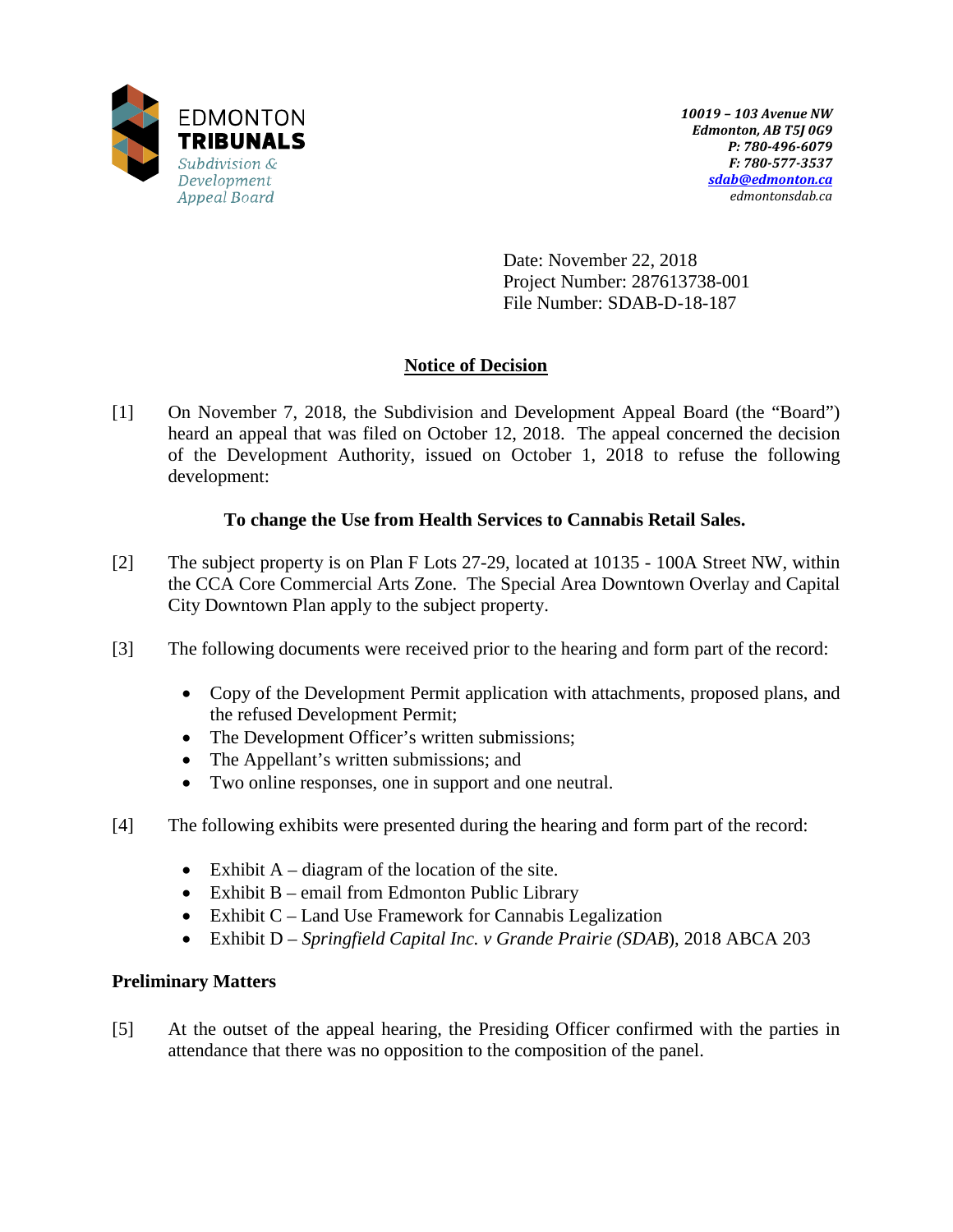- [6] The Presiding Officer outlined how the hearing would be conducted, including the order of appearance of parties, and no opposition was noted.
- [7] The appeal was filed on time, in accordance with Section 686 of the *Municipal Government Act*, RSA 2000, c M-26 (the "*Municipal Government Act*").

#### **Summary of Hearing**

- *i) Position of the Appellant, Mr. K. Wakefield, representing Dentons LLP and Mr. M. Anderson, representing Fire and Flower:*
- [8] The proposed development was refused because the Development Officer calculated that the site of the proposed Cannabis Retail Sales is located 84 metres from a public library (Stanley Milner Public Library) and does not comply with the minimum required Separation Distance of 200 metres.
- [9] City Council passed Bylaw 18387, an amendment to Bylaw 12800 to add Cannabis Retail Sales as a Permitted Use and to establish development regulations, including the minimum required separation distances and removing variance power for the Development Authority on June 12, 2018.
- [10] Section 70(2) established that Cannabis Retail Sales shall not be located less than 200 metres from any Site being used for a public library, or for public or private education at the time of the application for the Development Permit for the Cannabis Retail Sales.
- [11] The administrative report provided to City Council outlined those zones chosen to allow Cannabis Retail Sales aligned with public engagement feedback. Many stakeholders provided feedback that walkable commercial areas (main streets, downtown) are desirable locations for cannabis store locations.
- [12] The Gaming, Liquor and Cannabis Regulations require a minimum 100 metre separation distance from provincial health care facilities, schools and land that is designated as school reserve or municipal and school reserve but not from a site being used as a Public Library.
- [13] The proposed development exceeds all of the security regulations regarding the prohibition of minors and proof of age.
- [14] The variance power provided to the Development Officer in Section 11 of the *Edmonton Zoning Bylaw* has been abdicated by section 70(4) which does not allow the Development Officer to grant a variance to subsection 70(2) or 70(3).
- [15] Section 687(3)(d) of the *Municipal Government Act* provides authority for the Board to grant variances if it is determined that a proposed development will not unduly interfere with the amenities of the neighbourhood or materially interfere with or affect the use, enjoyment or value of neighbouring parcels of land.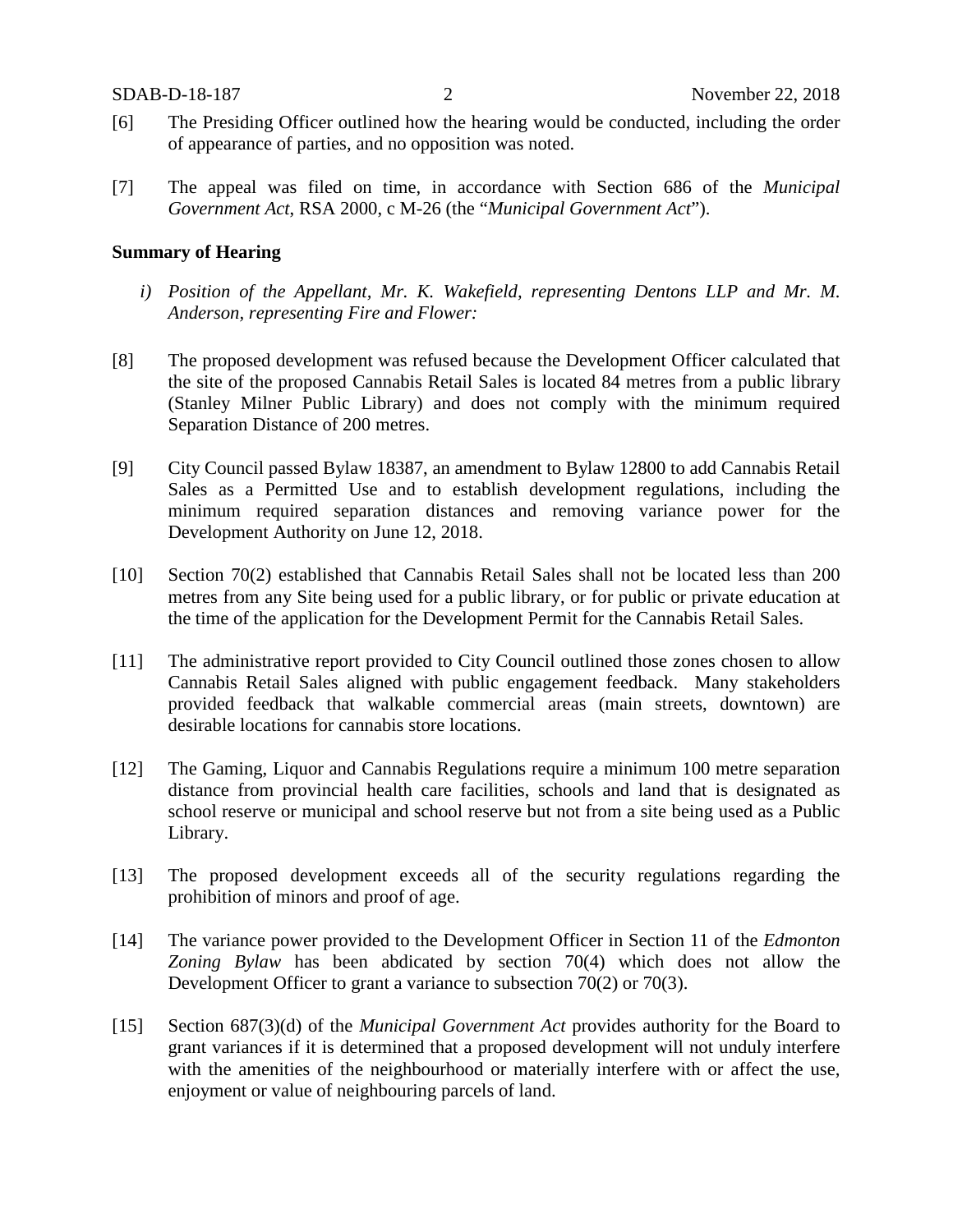[16] The subject site is located in the (CCA) Core Commercial Arts Zone. The General Purpose of the Zone is to:

> Provide a Zone for a variety of high density and quality development that accommodates office, retail, service, institutional, residential, arts and entertainment Uses and meet the Use objectives for the Commercial Cultural Core. The intent is to further strengthen the Downtown's central area by providing continuous retail at ground level, enhancing arts and entertainment activities, accommodating Residential Uses and making the Core more pedestrian friendly.

- [17] Pursuant to section 910.2(f), Cannabis Retail Sales is a Permitted Use in the (CCA) Core Commercial Arts Zone.
- [18] The Capital City Downtown Plan identifies that while the Downtown is generally seen as a commercial centre it is an area of great diversity, with several very distinct character areas or neighbourhoods including the Commercial Core (Sub Area 1). The subject site is located in Sub Area 1. The Development Intent for Commercial Core (Sub Area 1) is that:

The Commercial Core is to be developed with a high standard of commercial office and retail development, supported by a range of service, institutional, residential, arts and entertainment uses and a high quality public realm. The intent is to provide a diversified shopping environment with continuous retail at-grade and pedestrian friendly streets, parks and open spaces.

- [19] A City of Edmonton plan illustrating Separation of Cannabis Stores from Sensitive Uses was referenced to illustrate that there are not a lot of potential areas for Cannabis Stores located in the downtown core when compared to the northwest or southeast portions of the city.
- [20] Another City of Edmonton map was referenced to illustrate that the separation buffer for the library cuts through the top portion of the lot on which the proposed Cannabis Retail Use is located which is closest to the parkade and not the building in which the store is located. The site of the proposed development is more than 200 metres away from the public library and is located on the edge of the separation distance buffer.
- [21] The map that was included with the report that was before City Council when the Bylaw was passed in June, 2018 identified more potential sites in the downtown than the more up to date map for Separation Cannabis Stores from Sensitive Uses.
- [22] An aerial Site Plan of Surrounding Businesses prepared by Stantec was referenced to illustrate the location of existing businesses along Rice Howard Way (a robust mix of commercial, retail, office and entertainment uses) and the separation distances from the Stanley Milner Library. A Site Plan and photographs were referenced to identify the site of the proposed Cannabis Retail Use, located on the west side of the parkade, immediately north of the Freshii Restaurant.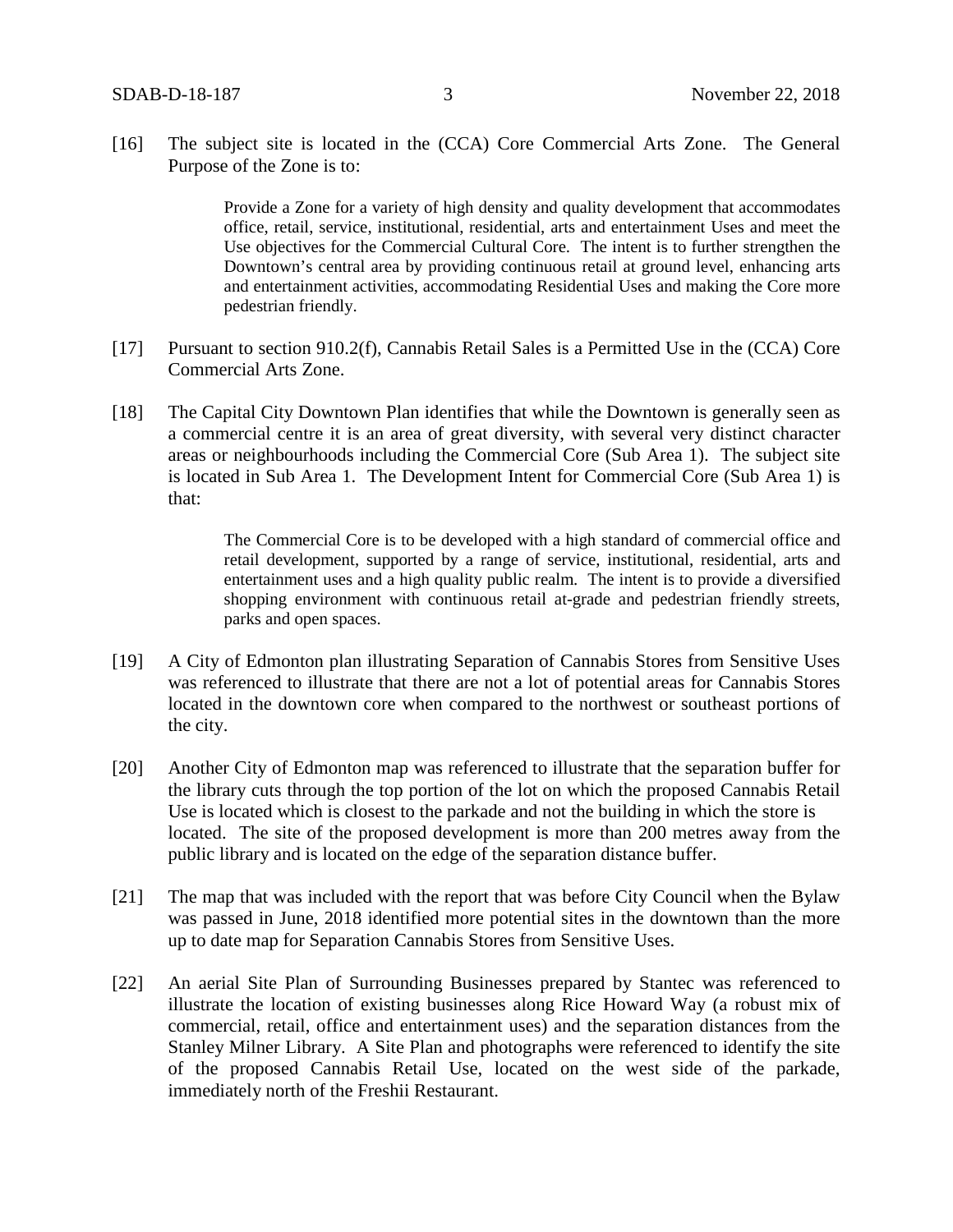[23] Several previous decisions in which the Board exercised its variance power were referenced. Paragraph [60] of SDAB-D-18-168 states:

> That said, the parties discussed the well-known Lord Denning allusion to the "Man on the Clapham Omnibus", and all parties agreed that the common citizen of Edmonton would likely expect Cannabis Retail Sales in the Whyte Avenue area. Quite simply, this Board has considerable sympathy for the Appellant, but greater deference to the aforementioned *Garneau* decision of the Court of Appeal of Alberta.

- [24] In parallel to that, the average citizen, not to mention some statements included in the Core Commercial Arts Zone, the Capital City Downtown Plan and the administrative report provided to City Council regarding walkability and lively pedestrian areas, most citizens would expect this area to be a prime candidate for a Cannabis Retail Store.
- [25] Several online responses received from affected property owners in response to the appeal were referenced.

One response from a neighbour indicated that they neither supported nor opposed the development and stated "The access to Rice Howard Way is totally different than the access to the Main Public library. Rice Howard Way is being redesigned to accommodate more businesses and has more public space to walk and relax outdoors".

The other response stated "Speaking as a resident of the neighbourhood, the refusal of this permit is puzzling from a logical standpoint. My understanding of the zoning bylaw is that public libraries are specifically exempt from liquor store setbacks, and are explicitly not treated in that section as community or educational institutions for children, but the rules for cannabis mysteriously incorporate libraries under a 200 metre limit….. The entrance to this shop appears to be easily more than 200 metres from the front of the library, facing away from and invisible to it, and the Rice Howard pedestrian area is quite secluded architecturally. Moreover, it does seem like rough justice for a library that will not serve the public until 2020 to be excluding legitimate trade from the neighbourhood in the meantime because of a dubious regulation. The address on the permit would be a perfectly suitable location for a cannabis store".

These comments are similar to the Appellant's assertion in their grounds for appeal that Rice Howard Way meets stated planning criteria, and therefore seems to be a perfect spot for a Cannabis Retail Sales Use.

[26] A Plan prepared by Pals Geomatics shows the distance of Lots 27, 28 and 29 from the site of the Stanley Milner Library which is currently under construction. The distance, as the crow flies from Lot 29 to the south corner of the lot on which the library is located, is between 83 and 84 metres. The distance from Lot 27, the lot on which Fire and Flower will be located is 112.03 metres and the distance from the front door of the proposed Cannabis Store to the main entrance to the library located on 102 Avenue is 187.86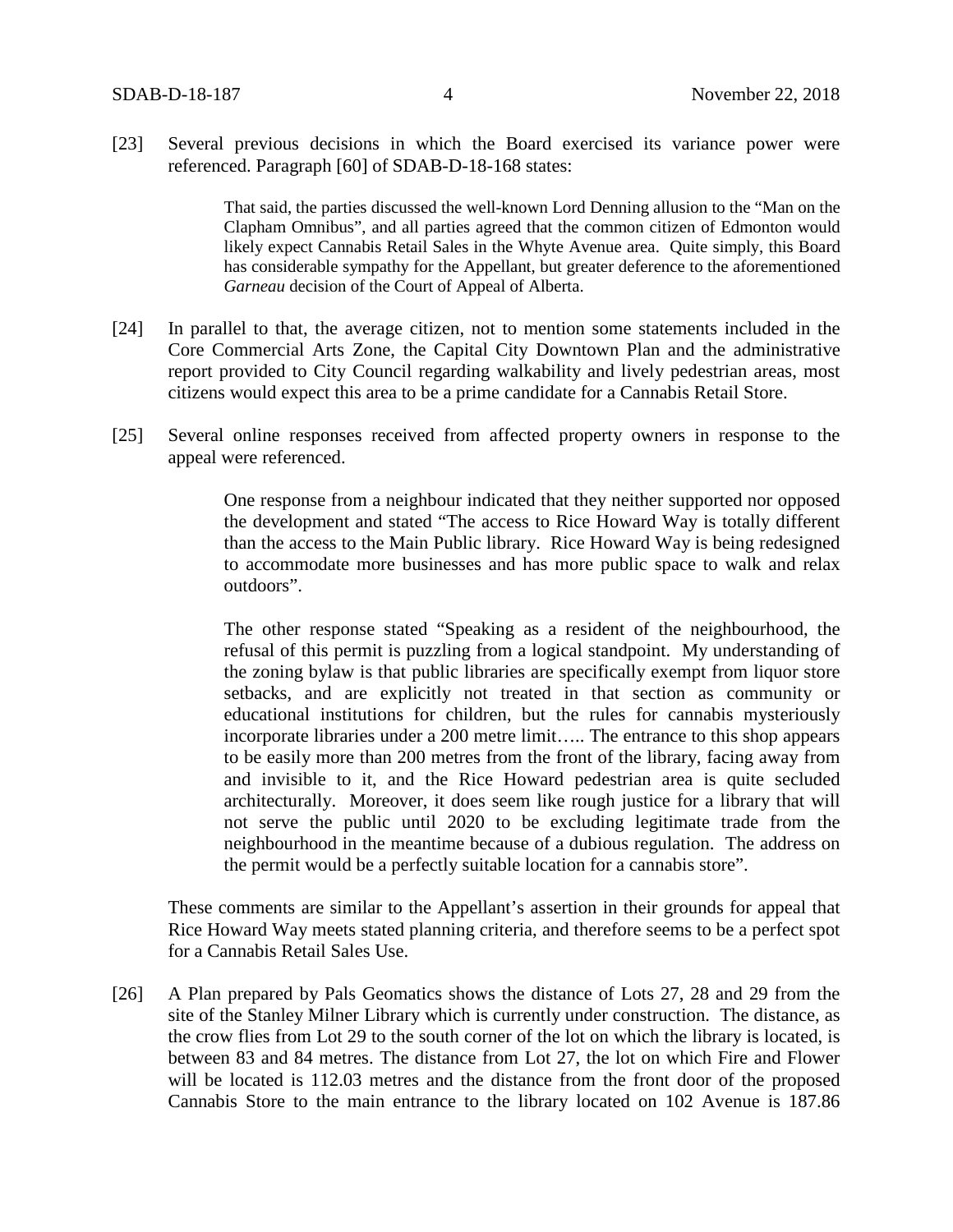metres. The dotted line on the plan measures the walking distance from the site of the proposed Cannabis Store to the main entrance of the library to be 315 metres.

[27] Definitions contained in the *Edmonton Zoning Bylaw* and the *Municipal Government Act* were referenced.

> Section 6.1 defines Site as "an area of land consisting of one or more abutting Lots".

> Section 6.1 defines Abut or abutting as "immediately contiguous to or physically touching and when used with respect to a lot or Site, means that the lot or Site physically touches upon another lot, Site, or piece of land, and shares a property line or boundary line with it". The diagram provided in the definition explains the narrative and illustrates that the site marked with an "X" has a common property line with those marked with a check mark.

> Section 6.1 defines Lot as 'lot' as defined under Part 17 of the *Municipal Government Act*.

> Section 616(m)(v) of the *MGA* defines a lot as "a part of a parcel of land described in a certificate of title if the boundaries of the part are described in a certificate of title by reference to a plan of subdivision".

- [28] Two Land Titles were submitted, one in the name of Westcorp Inc. in which the Estate is described as a leasehold for a term of 99 and ½ years. The other Title is the Freehold Title in the name of Great-West Life Assurance Company. Those three lots, 27, 28 and 29, in Plan F are subdivided land. The freehold is owned by Great-West Life Assurance and the 99 ½ year leasehold is owned by Westcorp, the landlord for the proposed Cannabis Retail Use.
- [29] This is significant because the separation distance from the library was measured from the northeast corner of Lot 29 to comply with section 70(2)(a) of the *Edmonton Zoning Bylaw* that "the 200 metre separation distance shall be measured from the closest point of the subject Site boundary to the closest point of another Site boundary, and shall not be measured from Zone boundaries or from the edges of structures". However, it was his opinion that the separation distance should have been measured from Lot 27 because Lot 27 is not part of the Site, it is not contiguous. He further notes that Lot 28 is contiguous to Lot 29 but Lot 27 is not abutting or contiguous. Therefore, the separation distance is 112.03 metres, not 83 or 84 metres.
- [30] The front door of the proposed Cannabis Retail Use is 187 metres from the front door of the Stanley Milner Library as the crow flies and the walking distance between the two sites is 315 metres.
- [31] Mr. Anderson referenced submitted materials and suggested that there are reasons why it would have been more appropriate to use an alternative mode of measurement and not the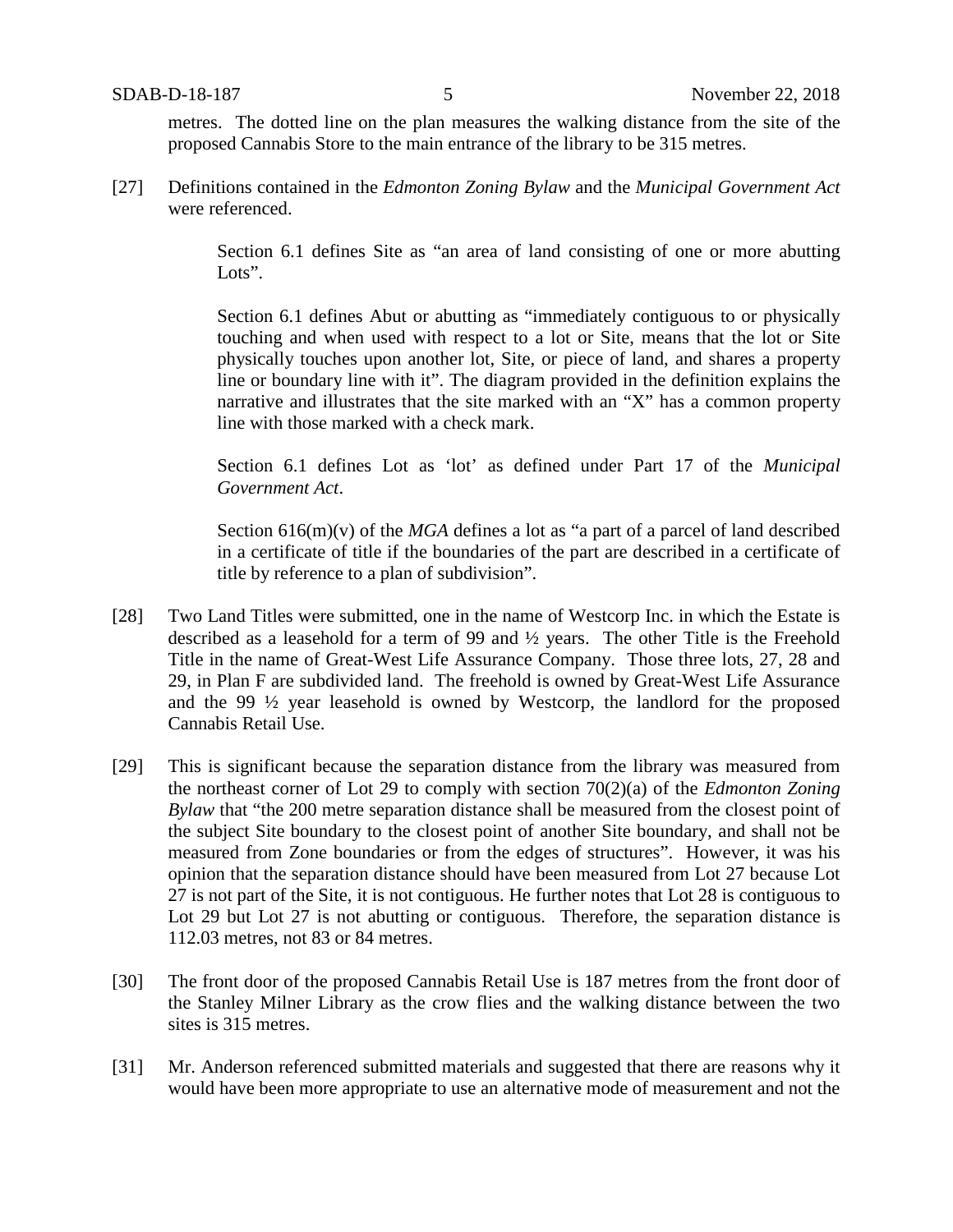bright-line test in this circumstance. The Board is entrusted to use discretion in order to ensure fairness in light of unique circumstances and it was his opinion that this is one of those situations.

- [32] He believed that a bright-line test may have been appropriate as a first screening process, but it is having perverse results in this neighbourhood that do not line up with the intent of the separation distance requirements.
- [33] The report that was provided to City Council at third reading of the Bylaw was referenced, specifically the Separation Distances From Sensitive Uses which states that "a 200 metre separation distance between cannabis stores and schools and libraries will, in most cases, move potential cannabis stores out of sight of a school building or public library". The Bylaw has not incorporated a sight line test, but it is an important factor to consider when making a decision about whether or not to exercise discretion. If sight lines were the test, the proposed development would comply because the proposed development cannot be seen from the Stanley Milner Library.
- [34] Maps were referenced to illustrate the distance from the site as the crow flies. He reiterated that the separation distance was calculated from the northeast corner of the entire site and not the actual location of the proposed Cannabis Retail Use which unduly minimizes the separation distance.
- [35] A Google map was referenced (marked Exhibit A) to illustrate that in practical terms the walking distance from the proposed site to the main entrance of the library is 300 metres. This would include walking past numerous restaurants, bars and lounges located on Rice Howard Way and crossing a major intersection at 100 Street and 102 Avenue.
- [36] Children attending a program at the library would most likely access the library using public transit which is located along 102 Avenue, the subterranean LRT system or the subterranean parking lot which are not located anywhere near the subject site.
- [37] A City of Edmonton map was referenced to illustrate the mapping of available locations that are blocked or not blocked due to various Cannabis Separation distances. Nearly all of the area between Jasper Avenue to the south and Stony Plain Road to the north and 105 Street to the west and 97 Street to the east, including the subject site, are blocked out by separation distance requirements. This is in stark contrast to the information that was provided during the consultation process. Downtown was identified as an area where Cannabis Retail Sales would be appropriate. However, due to the application of the bright-line 200 metre separation test, there is effectively no area in the downtown core that would be allowed at all. The system has been structured to defer to the Board to exercise their variance power and grant variances where appropriate.
- [38] The three locations that are not blocked by separation distance requirements are located in the Bell Tower and City Centre East. However, there is no retail space available in the Bell Tower and the two sites available in City Centre Mall would not be allowed because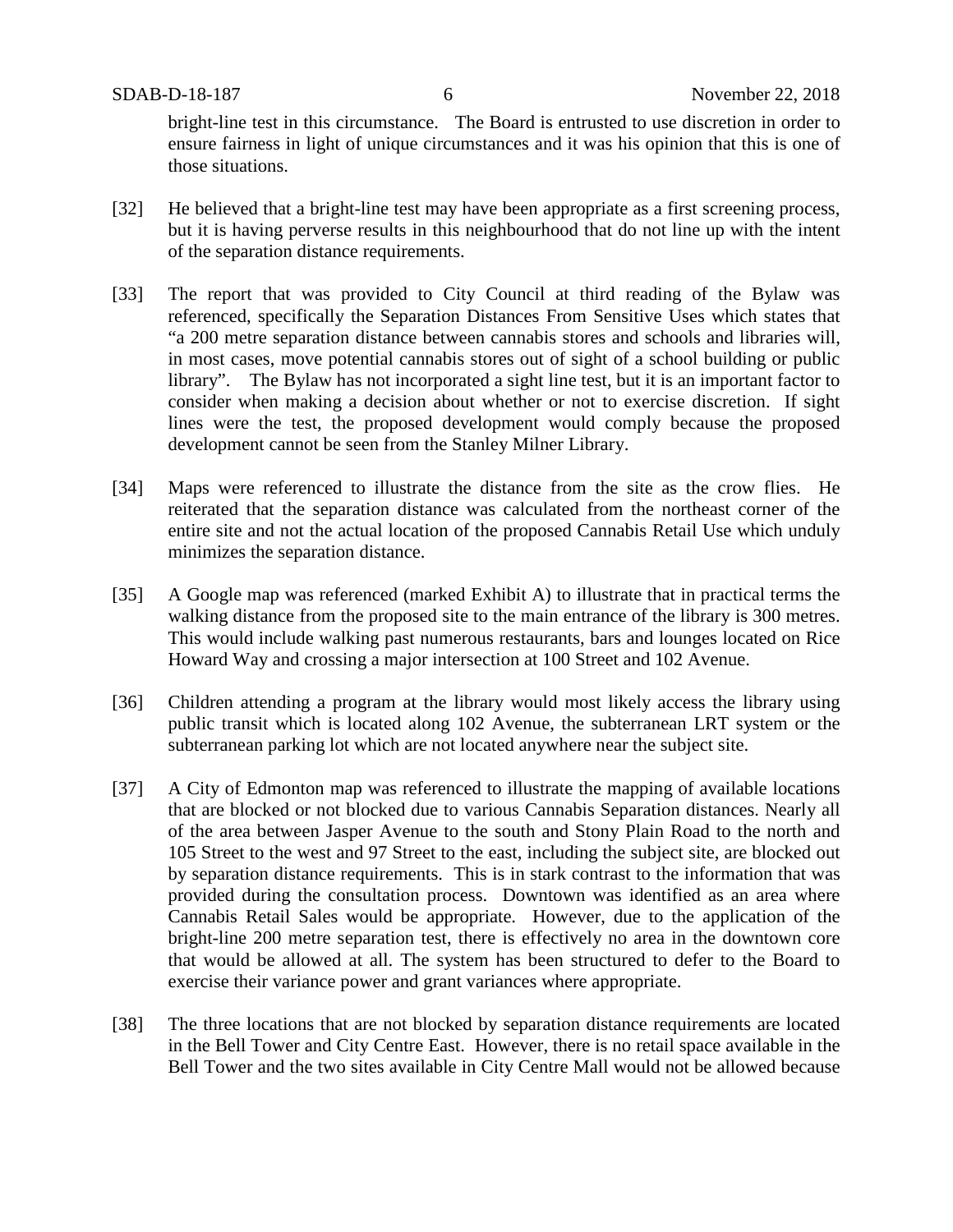a separate shipping and receiving area is required by the AGLC regulations. Therefore, the entire downtown core is subject to the variance power of the Board.

- [39] The walking distance from one of the locations that is not blocked by separation distance requirements is actually closer to the library than the subject site.
- [40] As a result of this process, where city officials, industry and landlords were under tight time lines to pursue this new use before it was officially legalized, many of the commercial decisions had to be made before there was full clarity as to what the Bylaw restrictions would be. Fire and Flower exercised a high degree of diligence in identifying appropriate locations. In doing so, Fire and Flower ensured that the potential locations were in areas that included other adult uses. The area around the subject site and the library is comprised of numerous restaurants, bars, and lounges which are not inconsistent with the proposed Cannabis Retail Sales Use. The subject site is tucked away in a pedestrian corridor that is not exposed to a large number of youth and is an ideal location for a Cannabis store.
- [41] Mr. Wakefield and Mr. Anderson provided the following information in response to questions from the Board:
	- a. Even if the lots are not separated, a variance will be required.
	- b. The definition contained in the *Edmonton Zoning Bylaw* is that a Site is two or more lots that abut one another. Every single abutting lot has a common boundary with the subject lot. In this case, the subject Lot 27 does not have a common boundary with Lot 29. The parkade does occupy all three lots, but according to the definition, Lot 27 although part of the parkade site, is not part of Lot 29, because it does not abut Lot 29.
	- c. All three lots are on title. Lot 27 abuts Lot 28, but not Lot 29.
	- d. Main streets and downtown were identified as appropriate locations for Cannabis Retail Sales when the Bylaw was passed by City Council. However, there are not as many sites downtown as originally intended because of the adoption of the bright-line rule which virtually eliminates all possible locations downtown. This also speaks to the reason as to why the Board may choose to exercise discretion. The intent was to allow for downtown uses in appropriate areas and the system has now deferred to the Board. It was not intended that the entire downtown would be sterilized.
	- e. This is one of the most appropriate locations for a Cannabis Retail Sales Use in the downtown core. If the Board does not grant the required variance, that effectively prohibits Cannabis Retail Sales in the entire downtown.
	- f. Downtown is considered by most citizens to be a meeting place and an appropriate location for a Cannabis Retail Store but for the separation distance requirements.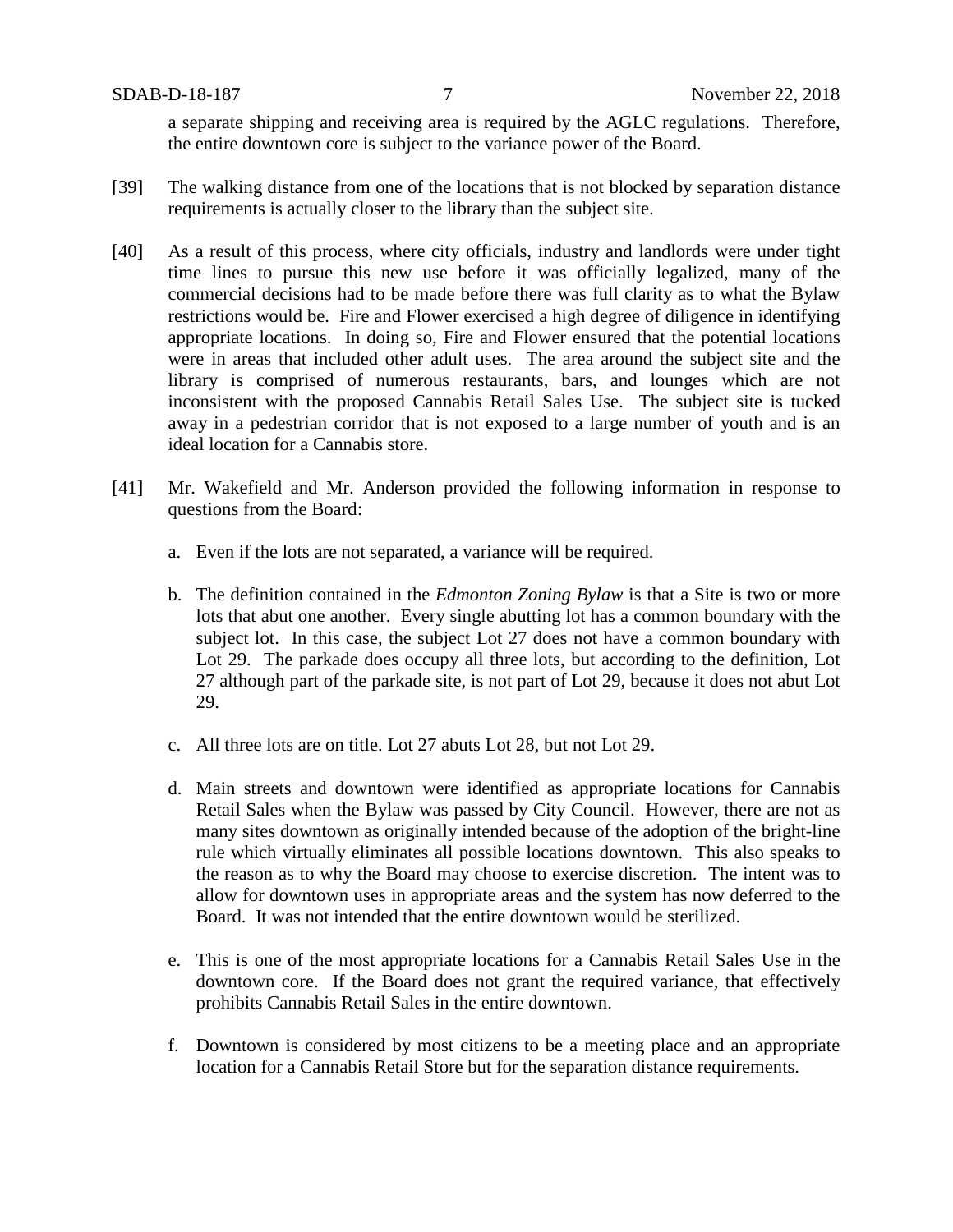- g. If the Board's test in section 687(3) of the *Municipal Government Act* is met, the Board has the authority to exercise discretion and grant the required variance.
- h. The subject site cannot be seen from the library because of many large buildings and the walking distance is approximately 300 metres and is longer than the walking distance from an identified permitted location. Pedestrians have to cross a significant barrier, 100 Street, so it is unlikely that youth attending the library will cross 100 Street to find the proposed location.
- i. The coloured map was presented to City Council at third reading of the Bylaw in June, 2018. This was used to provide information to City Council. The other map was obtained from the City of Edmonton mapping site that was prepared at a later date.
- j. The nature of the downtown and the greater density of buildings, residential and retail are creating the issue and sterilized the downtown. This use will provide diversity to people living downtown. Positive feedback has been received regarding the opening of cannabis stores in other locations. It would be ironic not to provide the full range of services downtown in accordance with the general purpose of the CCA Zone and the Capital Downtown Plan.
- k. Other approved locations should be highlighted on the map, but they are not. The map only identifies other sensitive uses.
- l. All of the recommended conditions provided by the Development Officer are acceptable.
- m. It was acknowledged that section 687(3)(d) of the *Municipal Government Act* says "may" not "shall".
- n. The proposed development will add to the amenities.
- *ii) Position of Affected Property Owners in Support of the Appellant, Ms. H. Vaughn and Mr. D. Geddes, representing Westcorp Inc.*
- [42] Ms. Vaughn advised the Board that Westcorp will be the landlord and supports the proposed development because it will be economically beneficial for them, their tenants and the neighbouring community.
	- *iii) Position of the Development Officer, Mr. I. Welch and Mr. C. Kirsop:*
- [43] Mr. Welch submitted the proposed plans for the library renovation and a letter from the Urban Design Community.
- [44] All three lots, Lot 27, Lot 28 and Lot 29 were considered as one site. That is how they are recognized in the addressing system and one building occupies all three lots.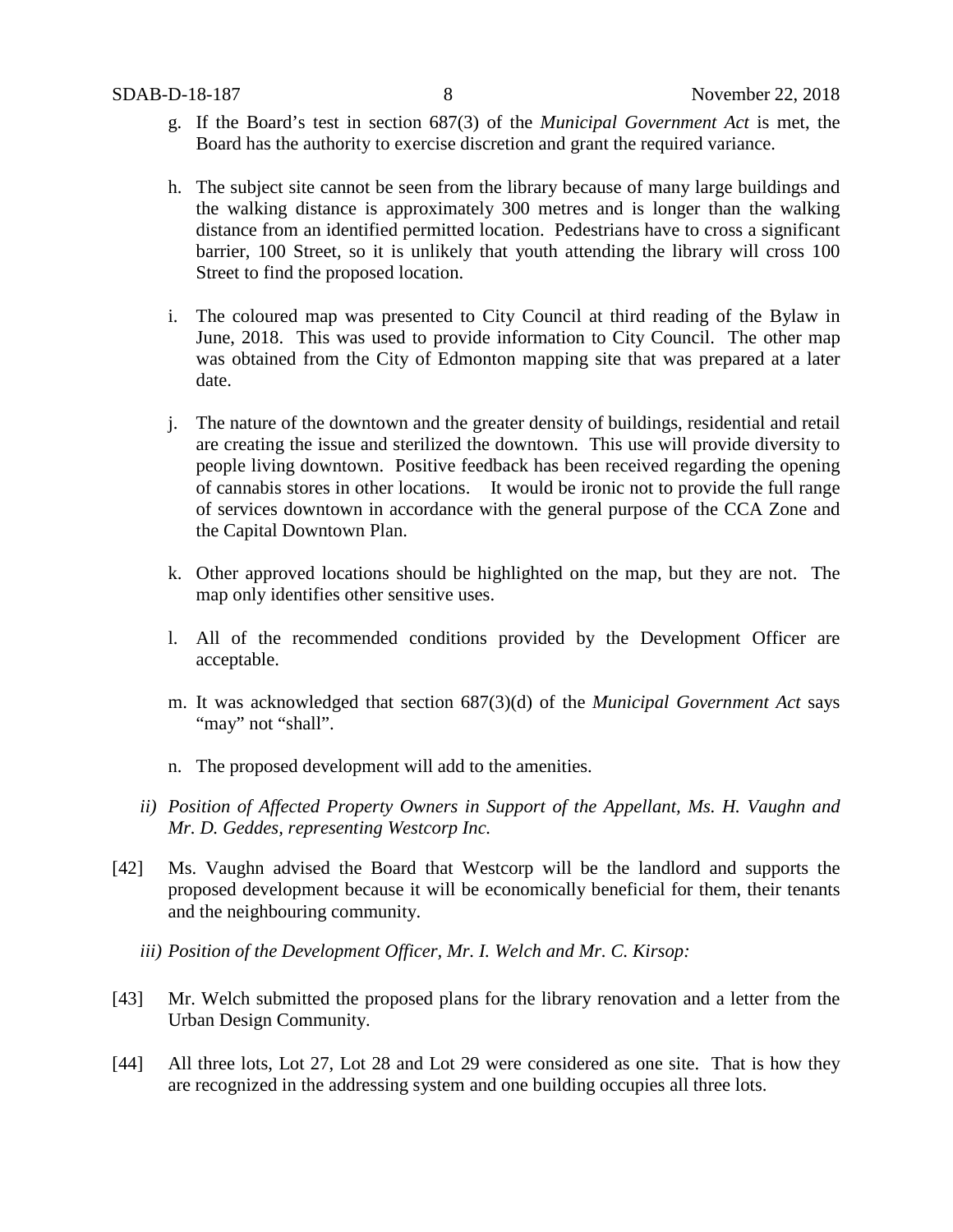- [45] In their view the definition of Site contained in the *Edmonton Zoning Bylaw* that a Site is one or more abutting lots provides discretion for the Development Officer to determine what the Site is. In this case, it was determined that the three Lots comprised one Site.
- [46] SLIM maps are the more precise version of the mapping system. The map will create buffers for both approved and pending cannabis applications. However, there are two versions of SLIM web maps, an internal version and an external version. The external maps will only show the approved development permits for cannabis. The internal version that is available to Development Officers shows both. In any case, SLIM will create buffers for both even if it will not show you the precise location. There are three or four pending development permit applications for sites located a few blocks west of 104 Street.
- [47] Mr. Kirsop explained that after the City Council public information maps were prepared, it became obvious that two school sites, Boyle Street Community Resources School and Centre High, had been omitted from the circulated map. When these two schools were added to the map, the exclusion area became broader.
- [48] It was his opinion that there is no sterilization, and the discrepancies were just a matter of available information.
- [49] The approved plans for the library identify other entrances to the library in addition to the "main" entrance and the map obtained from the Edmonton Public Library website also shows the location of a children's library and entrance located on the southeast portion of the site. Therefore, it will be easy for adults and children to use entrances to the library that are much closer to the site of the proposed development.
- [50] Based on rough estimate of the submitted materials, the Development Officer estimates that the walking distance to the Cannabis Retail Sales Use from the nearest entrance of the library is 147 metres.
- [51] The proposed drawings were revised to address several concerns identified by the Edmonton Design Committee, including that "the other three corners, excluding the north-west, will not encourage pedestrian access and participation in the public realm adjacent to the library". The southern two entrances were added to animate Centennial Square by providing more uses for children of all ages.
- [52] City Council established the separation distance requirements to ensure separation of Cannabis Retail Sales from impressionable children. The Edmonton Public Library has expressed concern regarding the proximity of a Cannabis Retail Sales Use because approximately 200 minor children access the services of a typical library on a daily basis. The Stanley Milner Library will be one of the largest libraries in the City once it opens next year.
- [53] Mr. Kirsop, is a Senior Planner, who managed the *Edmonton Zoning Bylaw* preparations for cannabis legalization in Edmonton.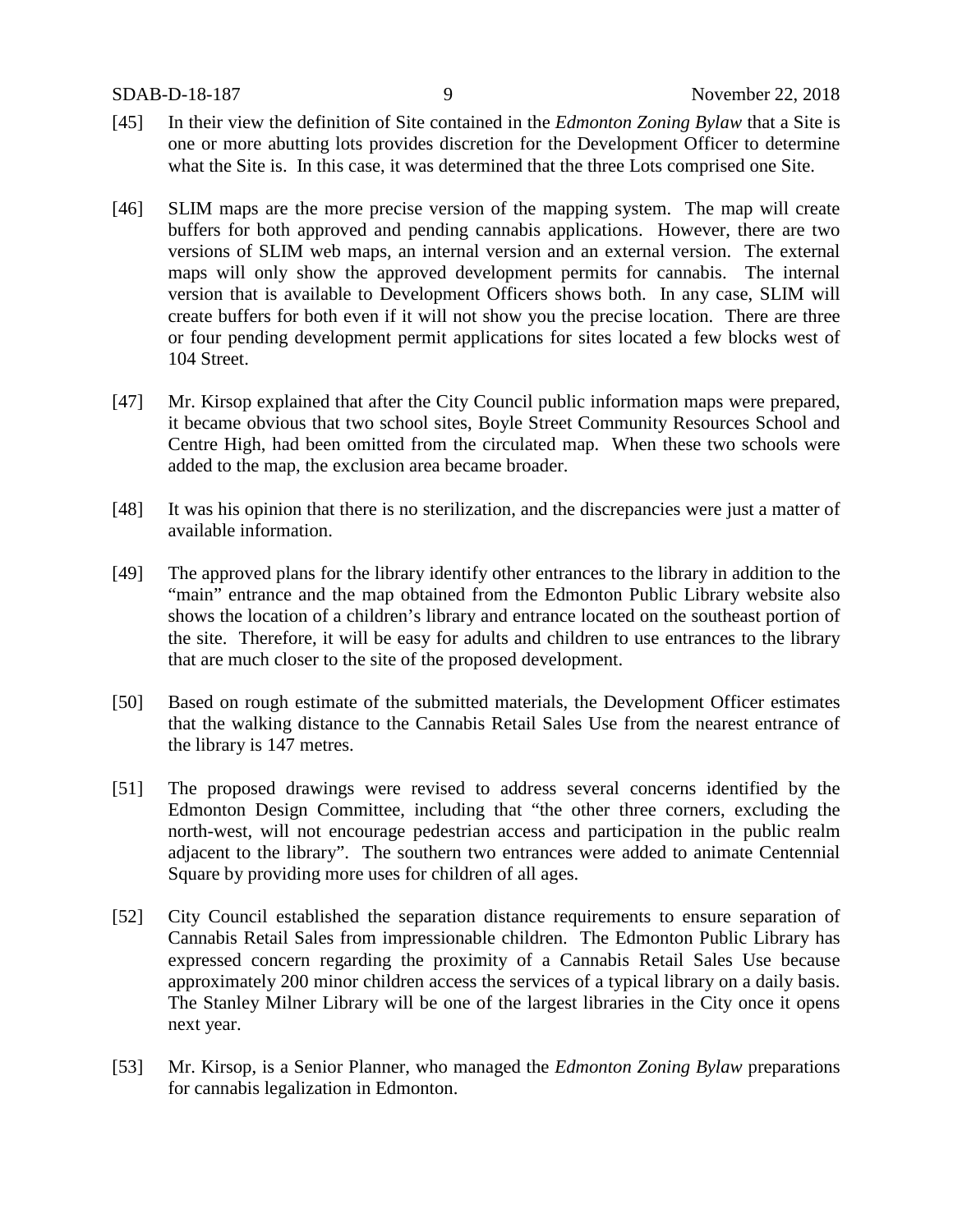- [54] He was generally informed by a high level principle endorsed by the Urban Planning Committee on May 7, 2018, entitled "Drug, Alcohol and Tobacco Free Youth" that the City of Edmonton would endeavor to restrict youth access to cannabis through changes made to the *Edmonton Zoning Bylaw*.
- [55] A 200 metre separation distance was established because schools and public libraries are key areas where minors can be found and this aligns with the Drug, Alcohol and Tobacco Fee Youth Principle as well as a second Principle regarding Public Health and Safety.
- [56] During the public engagement process regarding public libraries and schools, correspondence was received from the CEO of the Edmonton Public Library, marked Exhibit B, expressing their concerns because over 200 children attend a library on any given day, larger locations more and small locations less. This information was considered when the 200 metre separation distance was established.
- [57] It was acknowledged that the nature of public library use is different in an urban area than in the suburbs. However, it was his opinion that it is not appropriate to approve a Cannabis Retail Use so close to a library based on the fact that narcotics and drugs are often consumed in public spaces at the temporary library location in Enterprise Square and it may be the same in the new Stanley Milner Library once it is reopened.
- [58] It was Mr. Welch's opinion that the test for variance has not been met in this case because children and other vulnerable individuals will be exposed to cannabis and he urged the Board to consider upholding the refusal.
- [59] Mr. Welch and Mr. Kirsop provided the following information in response to questions from the Board:
	- a. Although cannabis is legal, it is a substance that is subject to numerous restrictions.
	- b. The 200 metre separation distance requirement is quite small and therefore it should not be too difficult for Applicants to comply.
	- c. The Stanley Milner Library is relatively connected to the concept of density because the number of visits will be high and there is a new emphasis on attracting more children by developing a dedicated entry way and offering more programming for children. This will result in the more children attending the library than in the past.
	- d. The 200 metre separation distance was established based on a blend of information, the strongest from Alberta Health Services regarding the health impacts of cannabis on all users. The 200 metre distance was established in alignment with schools because the population of minors attending libraries is similar to the population of minors at any given elementary school.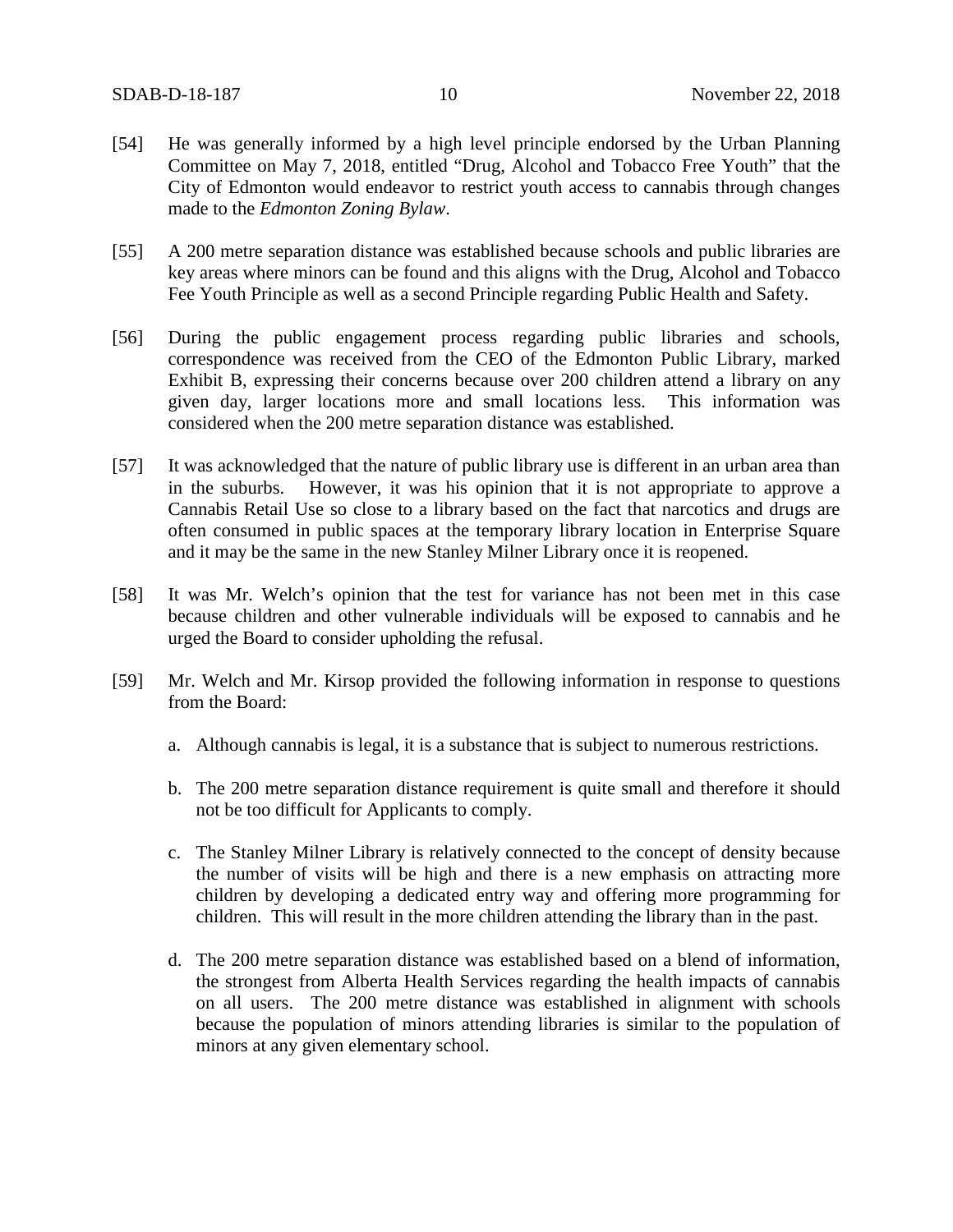- e. The City is revising development regulations as they apply to liquor stores. However, there is a desire to have a more child friendly downtown. A certain number of family dwelling units are now required in new developments. The recent changes to provincial regulations that restrict the ability of a Condominium Board to impose age restrictions will result in more dwelling units being occupied by families.
- f. Resources will be available at the Stanley Milner Library that are not available at other locations, including a video gaming area. Therefore, the library will be a destination for young families and teenagers, who were considered by City Council when establishing the separation distance requirement.
- g. Seattle, Washington and San Diego, California have both established a 300 metres separation distance from libraries.
- h. It was acknowledged that the subject site cannot be seen from the library, but cannabis can be legally consumed outdoors which could result in the consumption of cannabis in close proximity to the library. Even though the entrance to the proposed store is located around the corner, there may be more foot traffic along Rice Howard Way because of the proposed new entrances to the library.
- i. Cannabis Retail Sales is a Permitted Use with conditions. This is different than a General Retail Store which does not have any restrictions as long as it is a Permitted Use. There are development regulations including locational requirements that have to be followed. It was conceded that the subject site would be an appropriate location if it were not for the location of the library.
- j. The submitted email from Edmonton Public Library addressed concerns regarding the approval of a Cannabis Retail Sales Use at this location.
- k. A 200 metre separation distance will ensure that a Cannabis Retail Sales Use will be located further away from places where youth and vulnerable individuals congregate. The 200 metre separation distance was established for schools and libraries because children are not under constant supervision. A separation distance was not established for a Child Care Service because children associated with that Use are under constant supervision.
- l. Establishing this mode of measurement was the fairest and clearest way to measure the distance.
- m. There will be two public transit routes at Churchill Square, a central LRT stop on Rice Howard Way and a bus stop at 100 Street.
- n. Access from the LRT is currently sub-terranean and a diagram was used to illustrate how you could exit the LRT to access the library. There are a variety of entrances and exits to the LRT that could be used, including one on Jasper Avenue by the Cambridge Lofts and another entrance to Rice Howard Way from Jasper Avenue.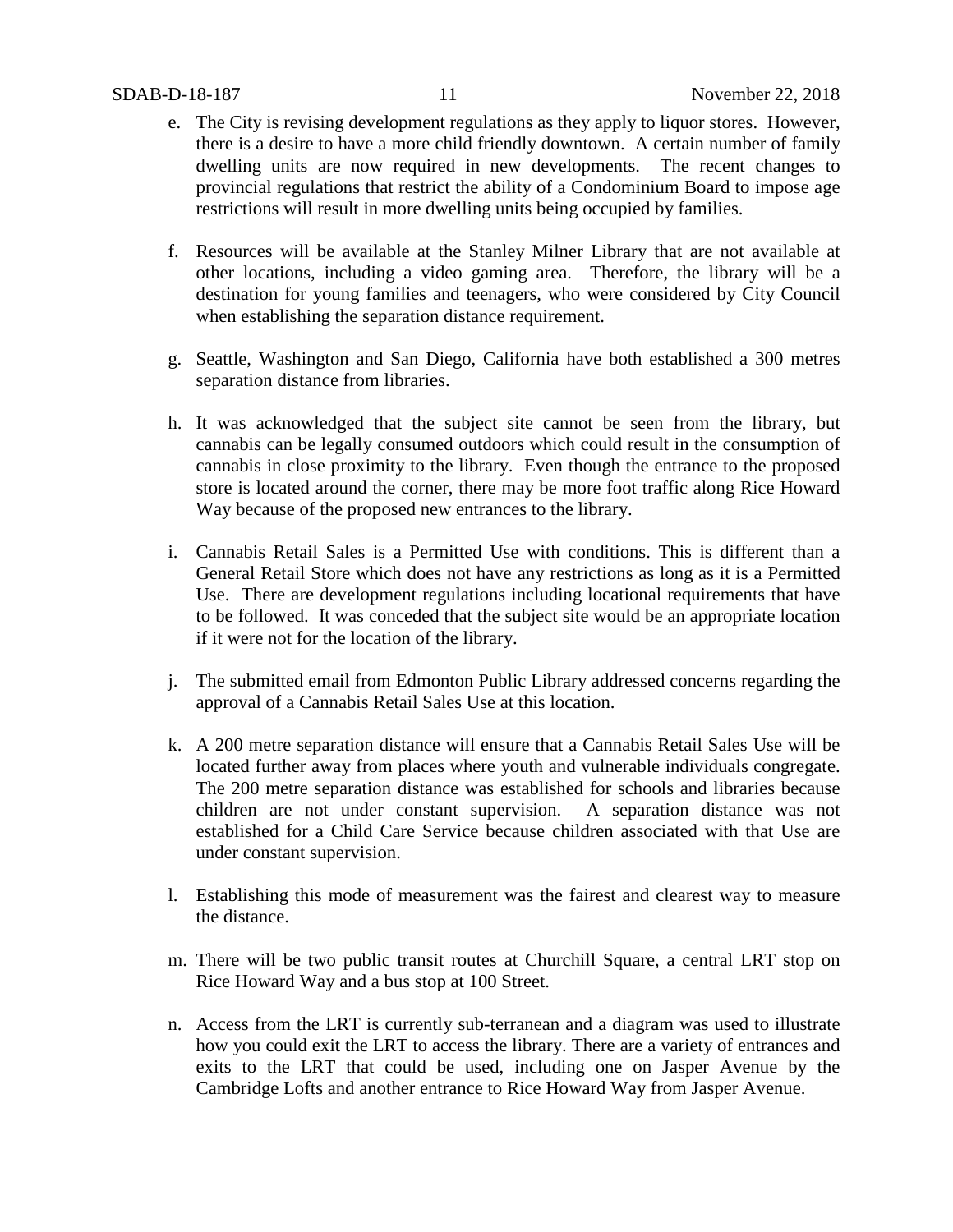- o. It was acknowledged that you may never pass the subject site depending on your route, but they believed that the proposed development will be a well-known location in terms of destination.
- p. Discussions are ongoing regarding turning Centennial Square into a children's space, but that has not been confirmed. It is meant to be a more active space for people of all ages.
- q. There is a concern that individuals can smoke cannabis close to the library then enter the building high on the drug giving children access to cannabis and exposing them to second hand smoke. All of which are public health concerns.
- r. The feedback provided by Alberta Health Services focused on the influence on young and curious minds. City Council has allowed public consumption and as a result there may be locations close to the entrances of the library where cannabis can be consumed. There is a concern that this could have an impact on developing young brains and lead to more mental health problems.
- s. Land use planning deals with many considerations, including the promotion of public health and safety as well as commercial growth. In this case, the promotion of public health and safety and the discouragement of public disorder were the public policy goals related to planning. Alberta Health Services included a number of references that focused on outlet density or market access. The two studies determined that there is a relationship between the number of outlets and the propensity for users to use the substance. The studies focused on the impact of cannabis premises density and youth access to alcohol and cannabis.
- t. California and Washington have legalized recreational cannabis use but public consumption is not allowed.

At this point the Presiding Officer noted that the City submitted the same generic written information at all of the recent appeal hearings for a Cannabis Retail Sales Use. Neither the written submission from the City Solicitor or the Development Officer address the variance required. The Board has asked for an evidence based approach so that the Board can make a decision rationally, in fairness to all of the parties and in accordance with judicial direction from the Court of Appeal. A significant concern was expressed regarding the citation of select portions ostensibly from background documents that have not been submitted to the Board, nor provided in full context to the Applicant/Appellant. The Presiding Office asked the Appellant to consider this matter.

u. Mr. Kirsop indicated that his attendance was only to serve as a resource and he acknowledged the request from the Board to receive more customized information. Mr. Welch apologized for the discomfort created for the Board, but indicated the submitted materials were the result of ongoing circumstances.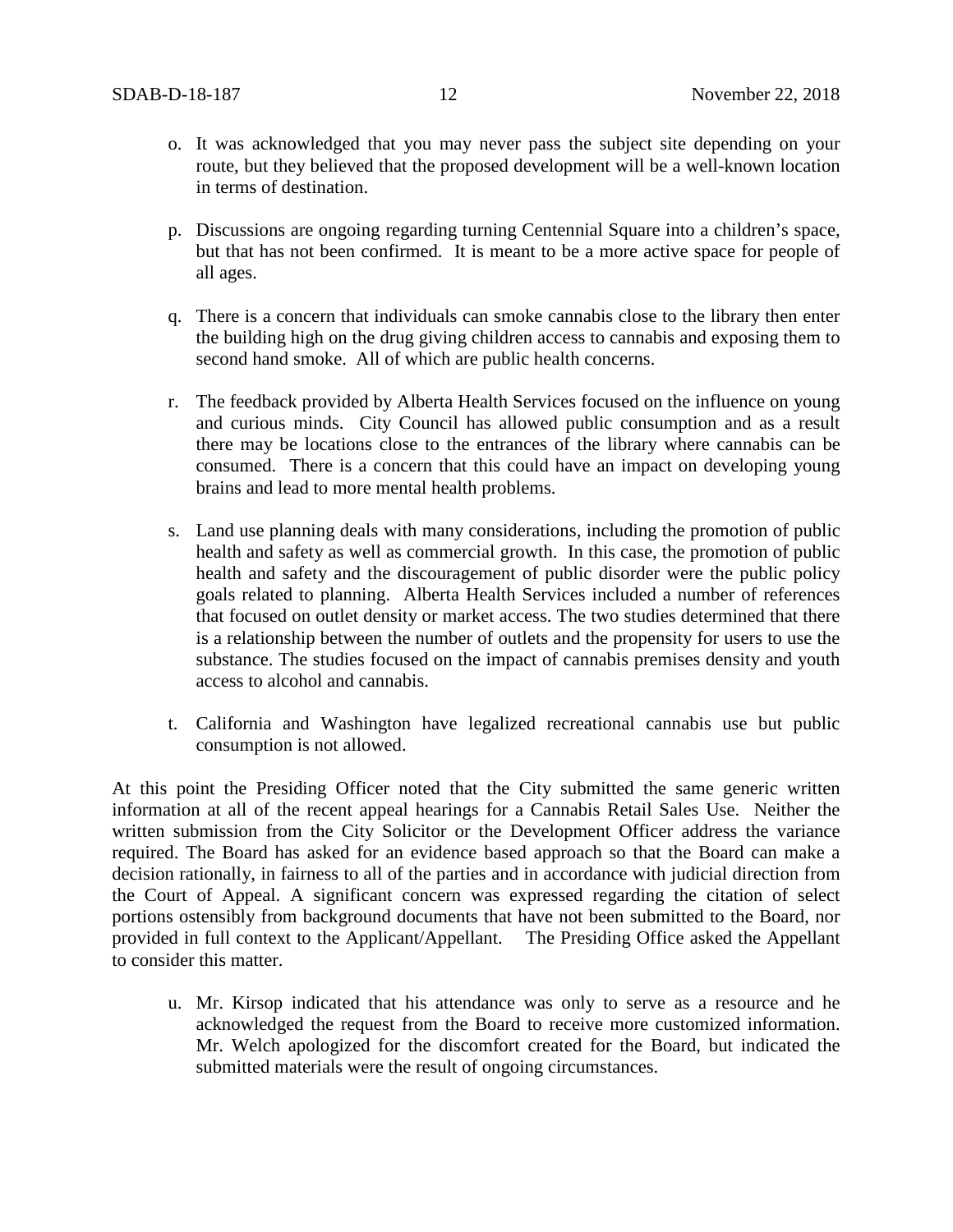- v. They have information but not evidence because there has not been enough time to gather evidence. *Newcastle* did not close the door on making use of broader planning and public policy within a municipality. There is very little peer review evidence because this is such a new Use.
- w. Mr. Kirsop indicated that he would submit the information that was referenced in their submission, including the Urban Planning Committee report and attachments. The materials were subsequently submitted as Exhibit C and the Appellants were provided an opportunity to review them.
- x. The decision was made to use the methodology within the Alcohol Sales Use to formulate development regulations for Cannabis Retail Sales. It is clear that it will have to be revisited and Council is cognizant that revisions will be required.
- y. Centennial Plaza is located immediately south of the library.
- *iv) Rebuttal of the Appellant:*
- [60] Section 70(2) of the *Edmonton Zoning Bylaw*, states any Site with a capital "S", this is an amendment to the *Edmonton Zoning Bylaw*. Therefore, the parkade area is a Site because it is a defined term in the Bylaw.
- [61] Mr. Wakefield often walks by the library on his way to and from Court and has witnessed homeless individuals and other people smoking in front of the library. He then passes by the many bars and lounges along Rice Howard Way. Anyone who is old enough to walk west from the library on Rice Howard Way will be exposed to all of these adult type uses. Even if you could see the subject site, the windows are frosted, minors are not allowed and anyone under the age of 25 will have to produce identification and there will be two points of contact before you can enter the active part of the store. It was therefore his opinion that the required variance will not impact anyone using the library when it reopens in 2020.
- [62] A Court of Appeal decision, *Springfield Capital Inc. v Grande Prairie (Subdivision and Development Appeal Board),* marked Exhibit D, was referenced, specifically paragraphs [18] ad [21] dealing with 'bootstrapping' by Development Officers. The Court indicated that it is important for the Development Officers to be neutral.
- [63] The Board was advised by the Development Officer that the closest station to the library from the main LRT line was at Jasper Avenue when in fact the closest station is Churchill Station that runs from 102 Avenue to 103 Avenue and there are multiple entry points, including one at the south which leads underground to the library parkade and path to the library. When the Valley line south is completed in 2020 there will be a station outside the library on 102 Avenue between 99 and 100 Streets that is positioned to provide easy transition from the Valley line to the Capital line. Therefore, the Development Officer was inaccurate. Westcorp has also advised him that the City is circulating proposals to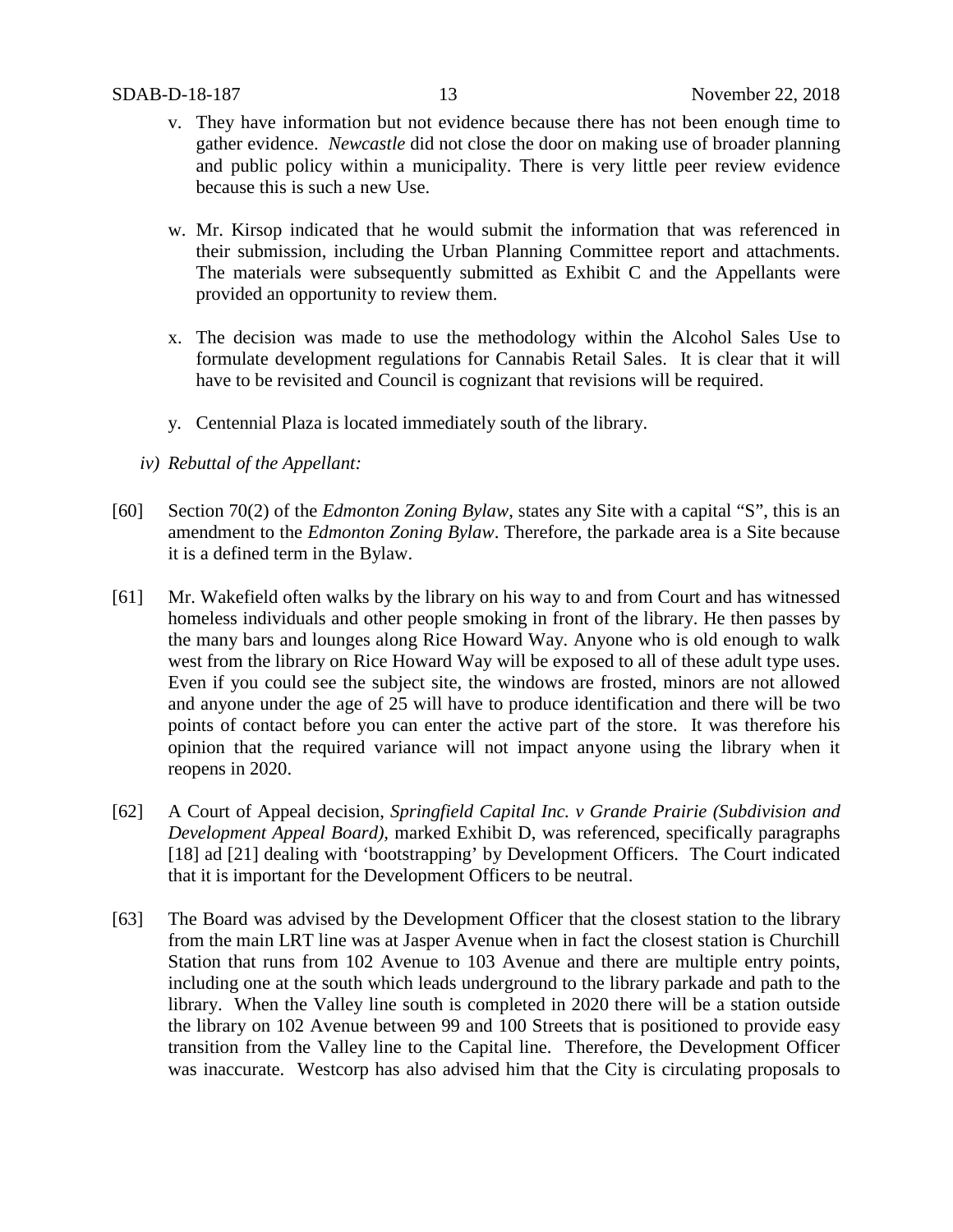remove the entry to Central Station located at Rice Howard Way and Jasper Avenue by 2020.

- [64] A rationale person would not get off Churchill Station, not the Central Station to go to the library.
- [65] The Appellant then reviewed the materials submitted by Mr. Kirsop and made several rebuttal observations:
	- a. The materials include data from other jurisdictions regarding library separation distance. However, only some of the information was provided. It was noted that some jurisdictions which had not been cited to the Board do not require any separation distances from libraries.
	- b. The Text Amendment to Zoning Bylaw 12800, Land Use Framework for Cannabis Legalization, marked Exhibit C, was referenced. Specifically, "a 200 metre separation distance between cannabis stores and schools and libraries will, in most cases, move potential cannabis stores out of sight of a school building or public library". No one has suggested that the public library is not out of sight of the proposed location. So this objective has been achieved because of the configuration of the streets and avenues at Rice Howard Way.
	- c. Table 4 Zoning Bylaw Alignment with the Provincial Government was referenced. Section 105.3 of the *Alberta Gaming, Liquor and Cannabis Regulation* was included. It was noted that the province did not require a separation distance from a library.
	- d. The online survey indicated that 45.5 percent of the respondents indicated that appropriate locations for cannabis retail sales are downtown or close to major LRT stations which apply to this site.
	- e. Four stakeholder comments were referenced. None of them addressed the necessity for separation distance from a library. One response had been received that the separation distances should be consistent with alcohol sales.
	- f. The Alberta Health Services submission indicated that a 200 metre separation distance would be consistent with provincial requirements and limit access to children and youth. It was noted that provincial legislation does not require a separation distance from a library and that youth will not have access to the store and cannot see inside the store. It is therefore speculative to conclude that there will be a problem just because the store is there.
	- g. A 300 to 500 metre separation distance was recommended by Alberta Health Services between tobacco and liquor stores but nothing in respect to libraries.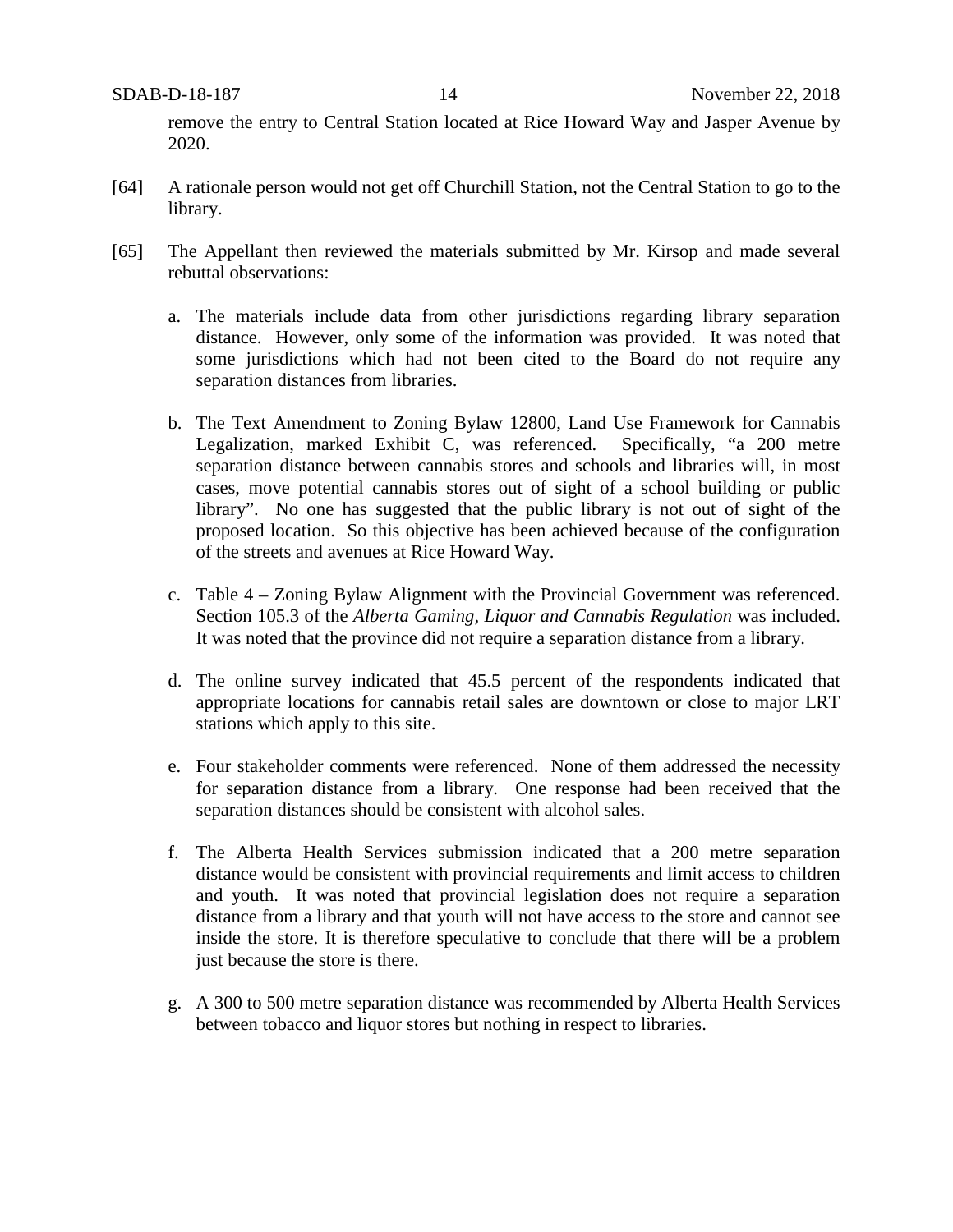- [66] Public access is not allowed from the rear door of a Cannabis Retail Store. Some of the other provincial licensing regulations practically prohibit a Cannabis Retail Store from operating from within the City Centre Mall identified as a potential location in the City maps.
- [67] Section 687(3)(d) of the *Municipal Government Act* states "the Board may make an order or decision or issue or confirm the issue of a development permit even though the proposed development does not comply with the land use bylaw if, in its opinion, the proposed development would not unduly interfere with the amenities of the neighbourhood or materially interfere with or affect the use, enjoyment or value of neighboring parcels of land".
- [68] No evidence has been provided that the proposed development would have an adverse effect. Two supportive responses were received. No evidence has been provided that there would be an effect on the value of adjacent land. It was his opinion that there is nothing in the evidence provided to suggest that the site of the proposed development would materially interfere with the use of the library or the enjoyment of the library.
- [69] He acknowledged some of the health concerns. However, many teenagers are already aware of cannabis and its use. They will not be able to access the store or purchase products and therefore there is no practical impact and the store will be located where most people think it should be located.
- [70] Mr. Anderson clarified that it was his understanding that the SLIM map does not reflect proposed locations and buffers around proposed locations. If that was the case there would be a buffer around their proposed location and there is not. SLIM maps show buffer zones from sensitive uses and approved cannabis locations only. Once a development permit has been issued, a buffer zone is imposed. To his knowledge there are no approved locations in this area. The reason for the distinction between this map and the map that was originally presented to City Council, is the inclusion of the buffers that effectively shut down development in this area as a result of the Boyle Education Centre and a park.
- [71] As a result of the known sensitive Uses, there are only three parcels that would be available for cannabis use before any other approvals are issued but they are not suitable sites because of practical reasons.
- [72] From a planning perspective, the proposed development is a Cannabis Retail Sales Use and not a Consumption Lounge. It was his opinion that the concerns regarding exposure to second hand smoke and some of the other health concerns would be more appropriate when and if that type of Use is approved. Customers purchase products from the store and take them home or off site to be consumed.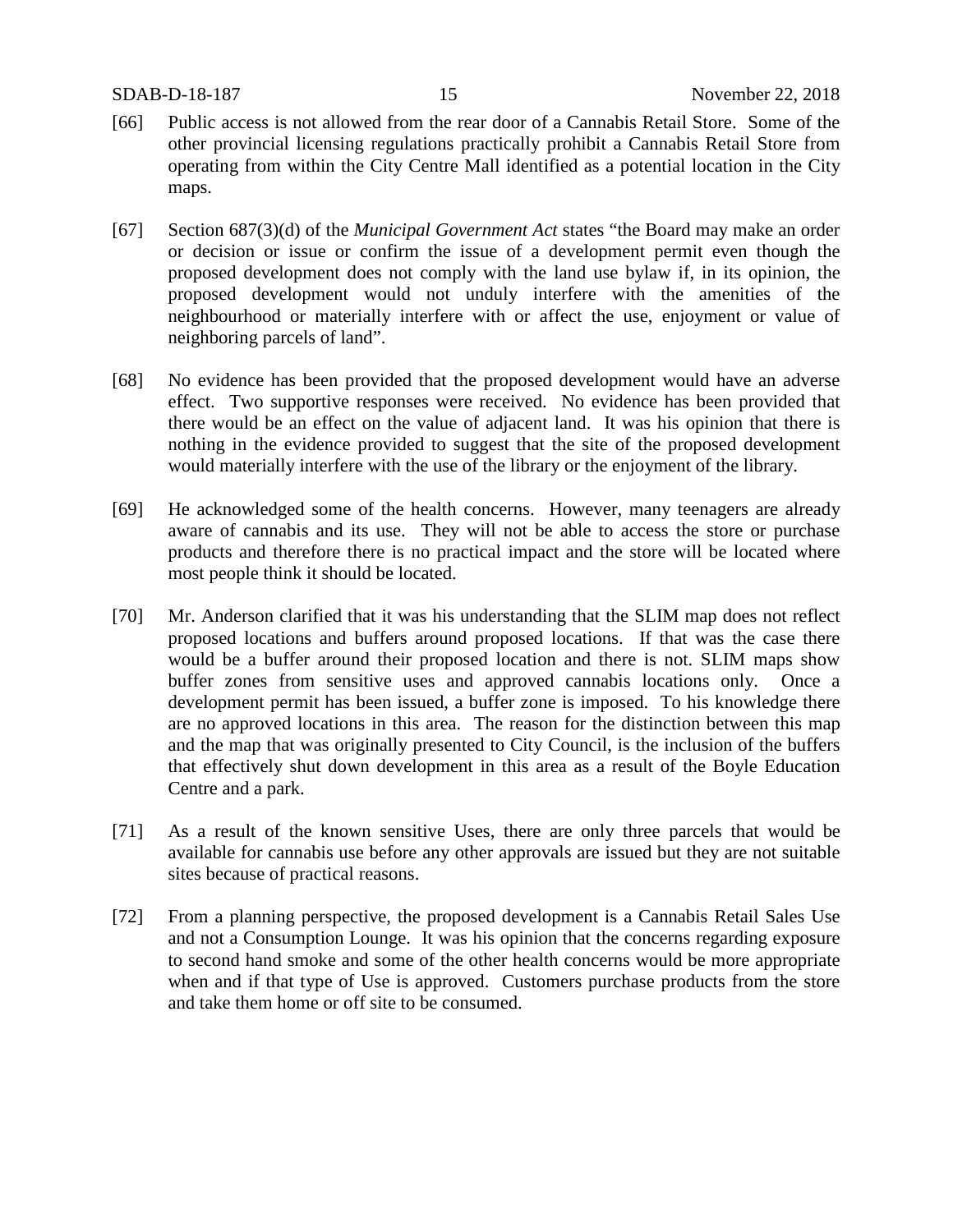- [73] It was noted that other jurisdictions have different legal frameworks that need to be considered. Other municipalities have chosen different methods of calculating distance, including path to travel, which is walking distance. However, whatever method is chosen should be supported by a certified surveyor's report. Some of the distances calculated by the Development Officer at the hearing are only estimates.
- [74] The walking distance was included on their Site Plan which calculates the distance to be 315 metres.
- [75] They have received unsolicited support from members of the community. The letter of support from the Edmonton Public Library is dated February 16, 2018 which is prior to the passing of the Bylaw and it is not specific to this location. They have not seen a public objection from the library so it is difficult to respond.
	- *v) Mr. Welch*
- [76] Mr. Welch referenced the Court of Appeal decision, *Springfield Capital Inc. v Grande Prairie (Subdivision and Development Appeal Board)* and made the following comments:
	- a. This seems to be an objection to his conduct as the Development Authority for this hearing. In terms of information provided regarding the location of the LRT stations, there was no attempt to mislead the Board. He was simply responding to questions on the fly and it was not a matter of withholding information or acting improperly.
	- b. Paragraph [19] states "The development authority is primarily there to explain the planning considerations underlying the decision, and should not actively advocate the result". Paragraph [20] states that the reasons are generally short and participation in development appeals is influenced by that. "An appropriate explanation of the reasons behind the granting of the permit is not objectionable… There is a significant public policy element in planning decisions, and the development officer is entitled to make representations to the SDAB on the impact that any particular development will have on the community".
	- c. He is legally required to uphold the planning process and the *Edmonton Zoning Bylaw* and if the Appellant is questioning his conduct or neutrality, he must object.

#### **Decision**

- [77] The appeal is **ALLOWED** and the decision of the Development Authority is **REVOKED**. The development is **GRANTED** as applied for to the Development Authority, subject to the following **CONDITIIONS**:
	- 1. The Cannabis Retail Sales must commence operations within nine (9) months of the date of issuance of this Development Permit;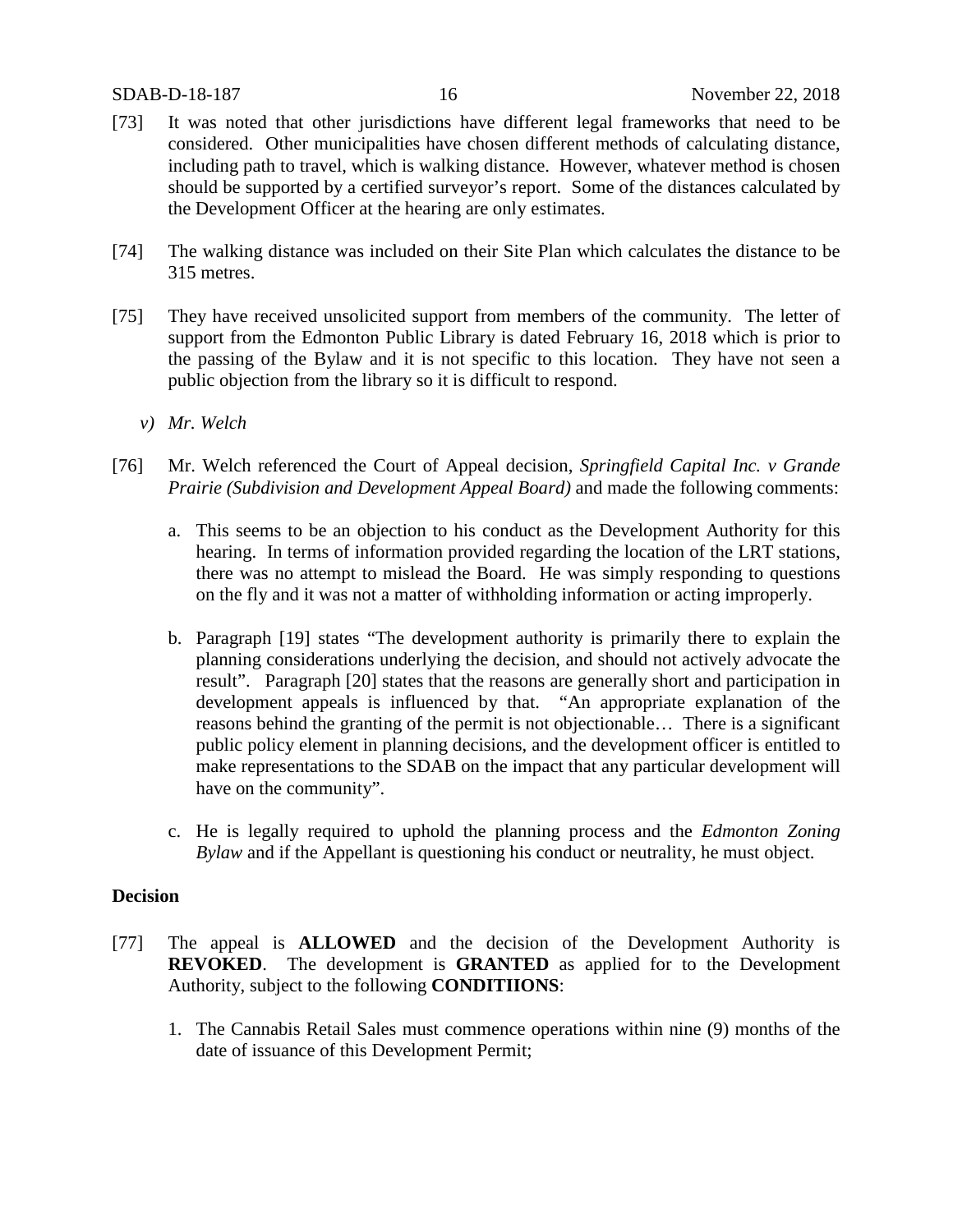- 2. Exterior lighting shall be developed to provide a safe lit environment in accordance with Sections 51 and 58 and to the satisfaction of the Development Officer;
- 3. Any outdoor lighting for any development shall be located and arranged so that no direct rays of light are directed at any adjoining properties, or interfere with the effectiveness of any traffic control devices. (Reference Section 51 of the *Edmonton Zoning Bylaw 12800*).
- [78] In granting the development, the following variance to the *Edmonton Zoning Bylaw* is allowed:
	- a) The minimum required 200 metres separation distance between the Cannabis Retail Sales Site and a Public Library (Stanley A. Milner Edmonton Public Library) pursuant to Section 70(2) is reduced by 116.0 metres to permit a minimum allowed separation distance of 84.0 metres.

#### **Reasons for Decision**

- [79] The proposed development is to change the Use from Health Services to Cannabis Retail Sales. The Subject Site is located in the CCA Core Commercial Arts Zone. Pursuant to Section 910.5(2)(f) of the *Edmonton Zoning Bylaw*, Cannabis Retail Sales is a Permitted Use in this zone.
- [80] Cannabis Retail Sales is subject to Special Land Use Provisions in section 70 of the *Bylaw*. Section 70(2) provides:

70(2) Any Site containing a Cannabis Retail Sales shall not be located less than [200 m](javascript:void(0);) from any Site being used for a public library, or for public or private education at the time of the application for the Development Permit for the Cannabis Retail Sales. For the purposes of this subsection only:

- a. the [200 m](javascript:void(0);) separation distance shall be measured from the closest point of the subject Site boundary to the closest point of another Site boundary, and shall not be measured from Zone boundaries or from the edges of structures;
- b. the term "public library" is limited to the collection of literary, artistic, musical and similar reference materials in the form of books, manuscripts, recordings and films for public use, and does not include private libraries, museums or art galleries; and
- c. the term "public or private education" is limited to elementary through to high schools inclusive only, and does not include dance schools, driving schools or other Commercial Schools.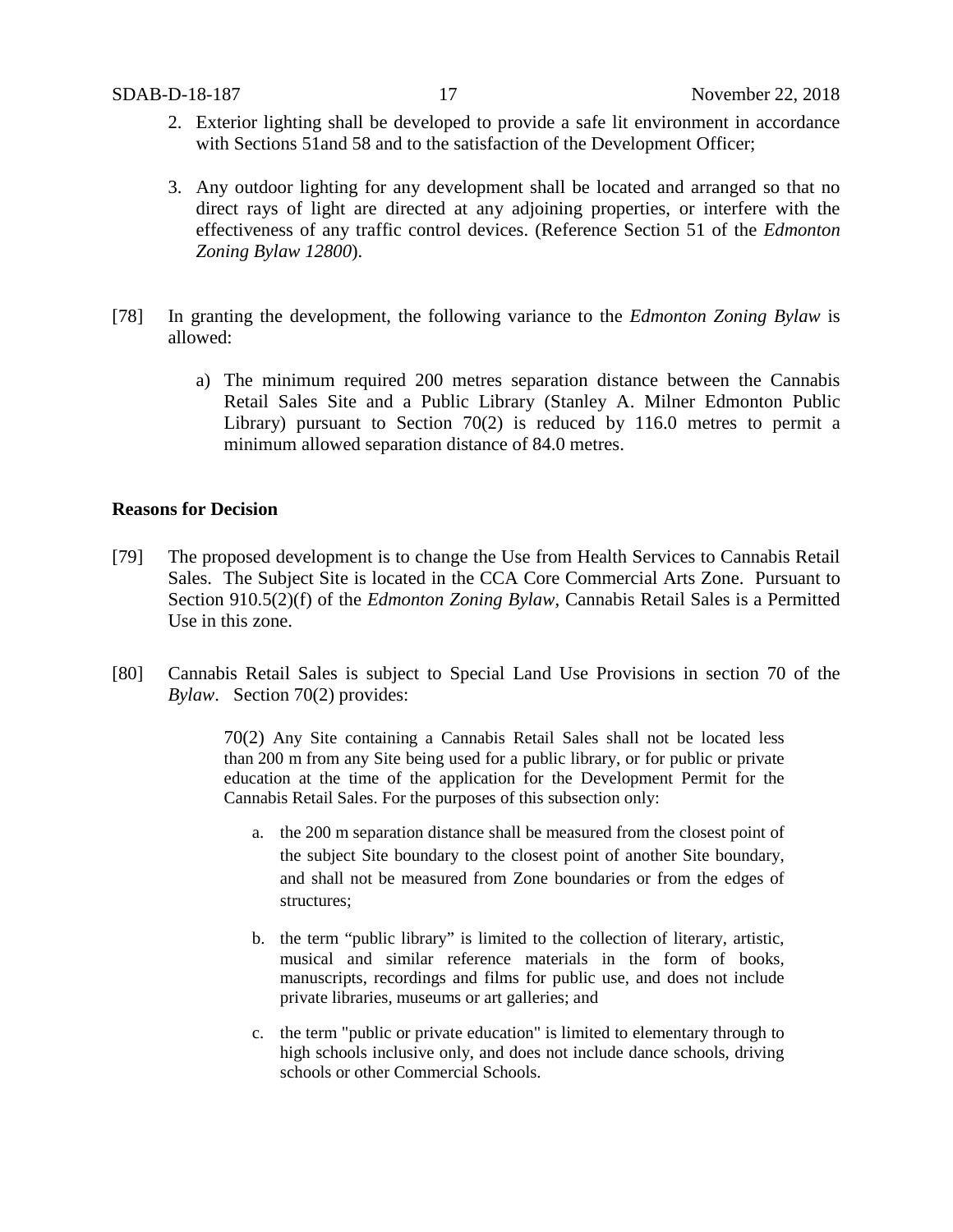- [81] The parties agreed that the proposed development is less than 200 metres from the Site where Stanley Milner Library is to be located (the Library Site). A new building to house the library is currently under construction.
- [82] The Appellants disagreed with the Development Officer's calculation of 84 metres as the separation distance between the Library Site and the Subject Site.
- [83] The Development Officer determined that the Cannabis Retail Sales Use Site was comprised of three Lots numbered 27, 28 and 29 and measured the distance accordingly.
- [84] The Appellant argued that while Lot 27 and Lot 29 both abut Lot 28, Lot 27 does not abut Lot 29, therefore the Subject Site is only Lot 27 and the separation distance is greater. In their view, including Lot 27 with Lot 29 is contrary to the definition of Site in section 6.1 of the *Bylaw.*
- [85] The Board considered provisions from the *Bylaw* and the *Municipal Government Act* cited by the parties:

Section 6.1 defines Site as "an area of land consisting of one or more abutting Lots".

Section 6.1 defines Abut or abutting as "immediately contiguous to or physically touching and when used with respect to a lot or Site, means that the lot or Site physically touches upon another lot, Site, or piece of land, and shares a property line or boundary line with it". The diagram provided in the definition explains the narrative and illustrates that the site marked with an "X" has a common property line with those marked with a check mark.

Section 6.1 defines Lot as 'lot' as defined under Part 17 of the *Municipal Government Act*.

Section  $616(m)(v)$  of the *MGA* defines a lot as "a part of a parcel of land described in a certificate of title if the boundaries of the part are described in a certificate of title by reference to a plan of subdivision".

- [86] The Board finds that the Subject Site is comprised of Lot 27, 28 and 29 for the following reasons:
	- a. The definition of Site in section 6.1 is capable of two meanings. A Site could be either a series of Lots where each Lot abuts at least one other Lot in the series; or, a number of Lots, each of which share a common property line with all the other Lots (in other words a number of mutually abutting Lots). The Appellant supported the latter definition, while the City and used the former and also took a functional approach.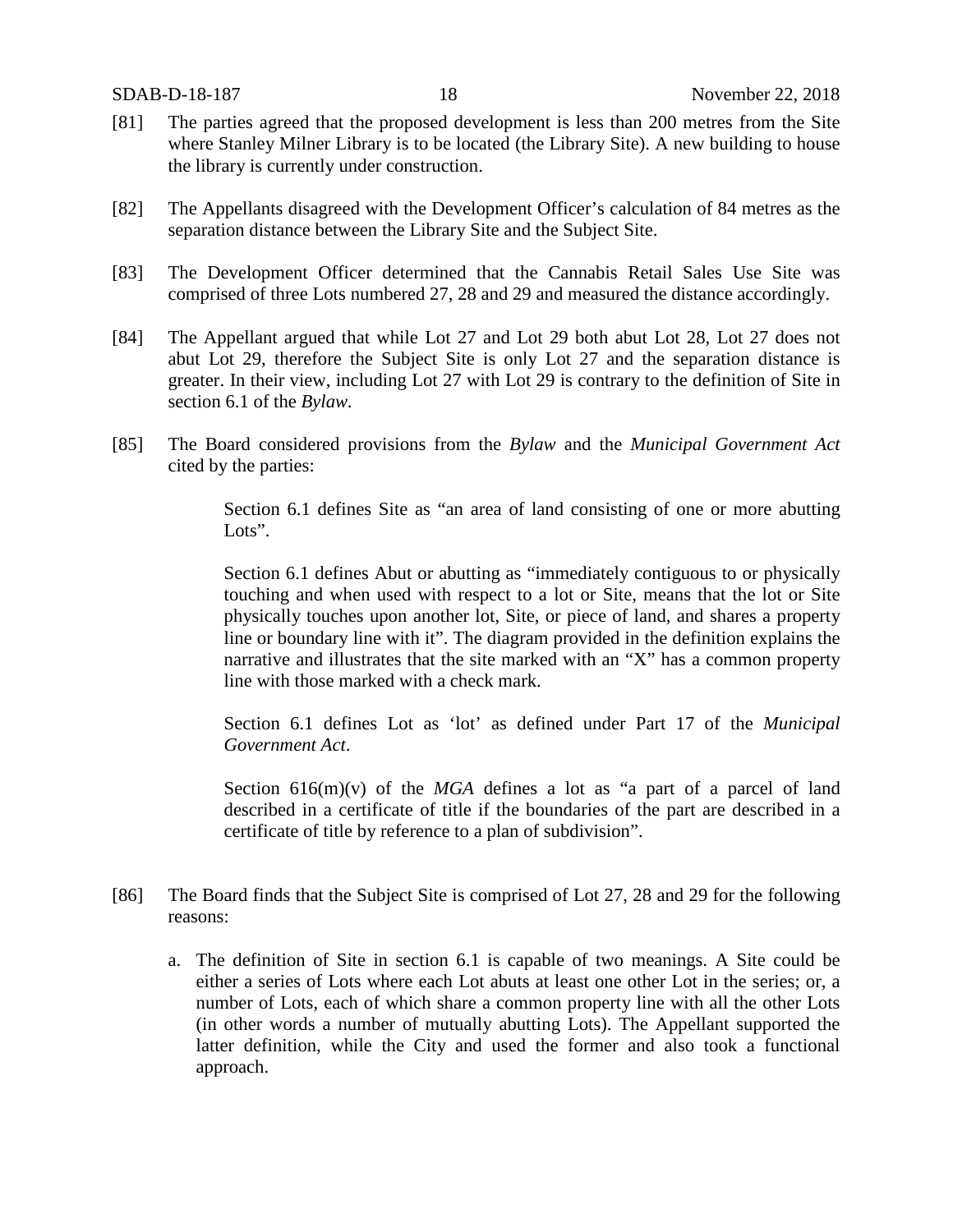- b. The Board prefers the position of the Development Officer.
- c. The Board finds that Appellant's interpretation overly restrictive and inconsistent with other definitions in the *Bylaw*.
- d. The wider interpretation is supported by the definitions and accompanying diagrams for the terms Interior Site and Corner Site also found in section 6.1 of the *Bylaw.* The Board notes that the diagrams included in these two definitions depict a series of abutting Lots in a configuration identical to the Subject Site chosen by the Development Officer.
- e. Further, Lots 27, 28 and 29 appear on a single title and a single building which includes an above ground parking structure and street level commercial uses spans all three Lots to form a single contiguous functional unit. Given that these three Lots function as one and that Lot 27 abuts Lot 28 which abuts Lot 29, the Board finds that these three Lots comprise the Subject Site.
- [87] Accordingly, the Board finds that separation distance per section 70(2)(a) of the *Bylaw* between the proposed Cannabis Retail Sales Use Site and the Library Site is 84 metres and a variance of 116 metres is required if the development is to be approved.
- [88] Section 70(4) precludes the Development Officer from granting this variance. However, the Board has discretion to do so per section 687(3)(d) of the *Act*. The Board considered two Court of Appeal decisions cited by the Development Officer which provide direction regarding this variance authority.
- [89] *Newcastle Centre GP Ltd v. Edmonton (City),* 2014 ABCA 295 involved the Board's authority to grant a variance to the required separation distance between two liquor stores which were Permitted Uses in the relevant zone. The Court of Appeal ruled that it is an error for the Board to assume, without evidence, that the *Bylaw* creates a presumption of harm to the public and that it cannot grant variances unless that presumption is rebutted by the applicant. Furthermore, the Court stated that the Board must explain in its reasons if there is any interference with neighbourhood amenities, or with use, enjoyment, or value of other land parcels. A mere conclusory statement does not suffice.
- [90] More recently in *Thomas v Edmonton*, 2016 ABCA 57, the Court of Appeal commented more generally upon the power of the Board to vary development regulations. The Board notes that the Court of Appeal recognized the notion of common standards and the need for variances to "bright-line measurements" as described by the Appellants in appropriate circumstances (at para 29):

What then is the rationale for this exception? Statutory plans and land use bylaws set out general development standards that are common to all lands in a specific area. These standards are typically defined with precision so that everyone understands what a particular site can be used for, and what can be constructed thereon. But as with all line-drawing, it is recognized that there will be cases in which a strict application of the set standards could lead to an unreasonable result.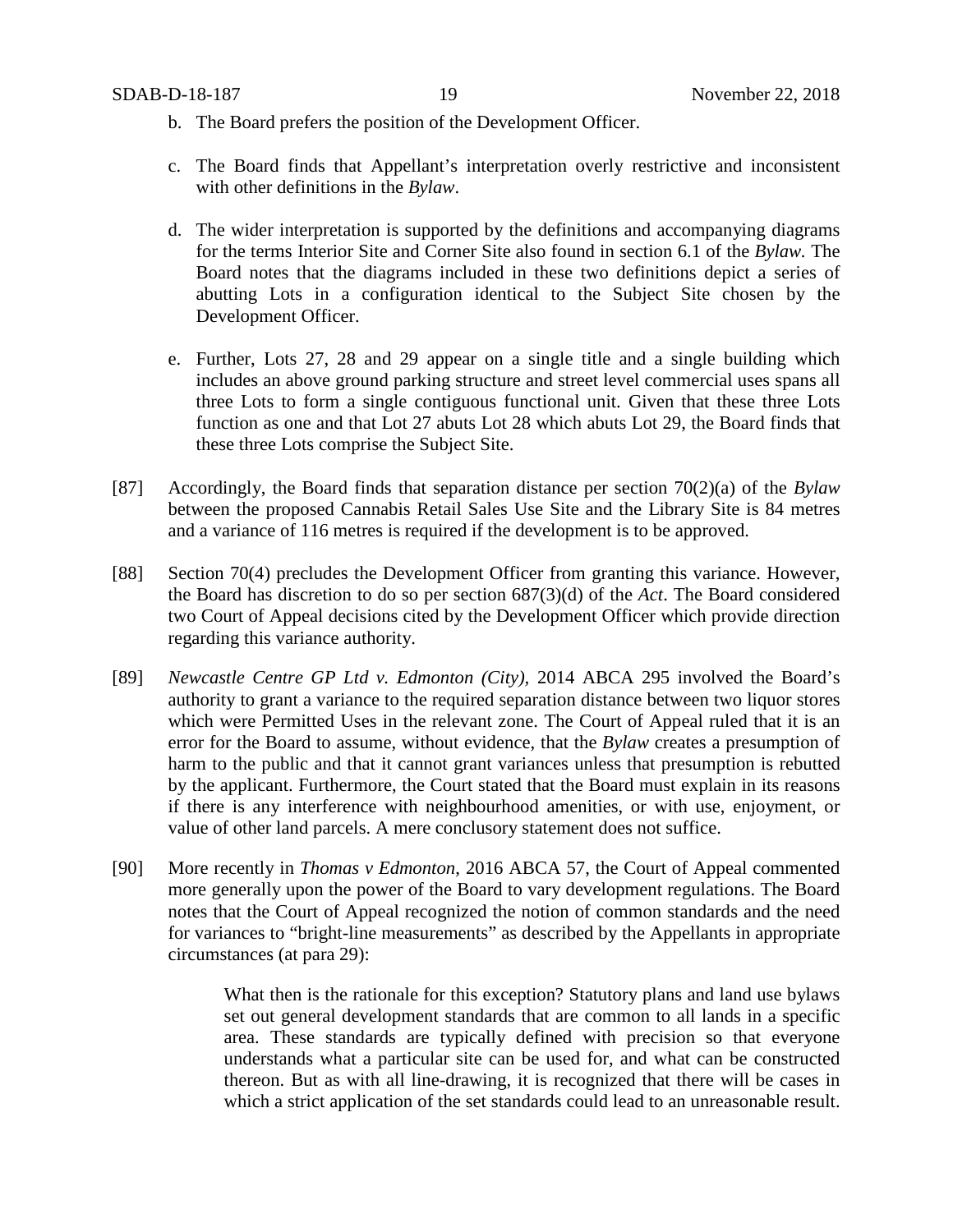To relieve against hardship, the Legislature has conferred on subdivision and development appeal boards the authority to relax – that is vary, dispense with or waive – development standards in the applicable land use bylaw providing certain conditions as set out in s 687(3)(d) are met.

[91] However as noted by the counsel for the Development Authority in its written submission, the Court of Appeal also cautions the Board against over-extending its authority to allow variances:

> Section  $687(3)(d)$  constitutes an exception to the general rule requiring that the SDAB comply with the *Zoning Bylaw*. While the specific overtakes the general, as is usually the case with exceptions, the exception under s 687(3)(d) of the *Act*  should not be interpreted so as to defeat the SDAB's general obligation under s 687(3)(a.1) to comply with the *Zoning Bylaw* which the exception modifies. An exception may pre-empt the general theme of the law. Indeed, that is its purpose. But logically it should only do so as precisely as the legislators intended. **(**at para 16)

- [92] The legal brief and written report submitted by the Development Officer states: Cannabis Retail Sales is a Permitted Use; variances can be granted when reasonable; and, the impacts of Cannabis Retail Sales Use are currently unknown. These submissions also emphasize a public interest in separating cannabis from youth and advise the Board to proceed cautiously and deny the requested variance because a denial would be consistent with the results of public consultation which Council received and carried forward in section 70.
- [93] The Board reviewed the materials submitted by the parties, including the additional materials submitted by the Development Authority at the hearing that were used by City Council in the formulation of section 70 and notes the following:
	- a. There was significant agreement that separation distances might be required to protect minors and other vulnerable individuals. There was also acknowledgement that many of the mechanisms used to keep cannabis away from youths are found in other legislation which is not dependent on a physical separation between the two Uses, including AGLC Regulations concerning security, loading, and customer identification.
	- b. The materials also recognize an interest in ensuring that the separation distances provide enough appropriate locations so that cannabis stores will be accessible to adults and be distributed across the City.
	- c. In the report to City Council, it appears that the major concern was keeping Cannabis Retail Sales "out of sight" of sensitive locations including libraries. In this case, the parties agree that the proposed Cannabis Retail Sales is out of sight because it is not visible from the library. The proposed development faces west and is tucked around the corner from the Library Site along 101 A Street.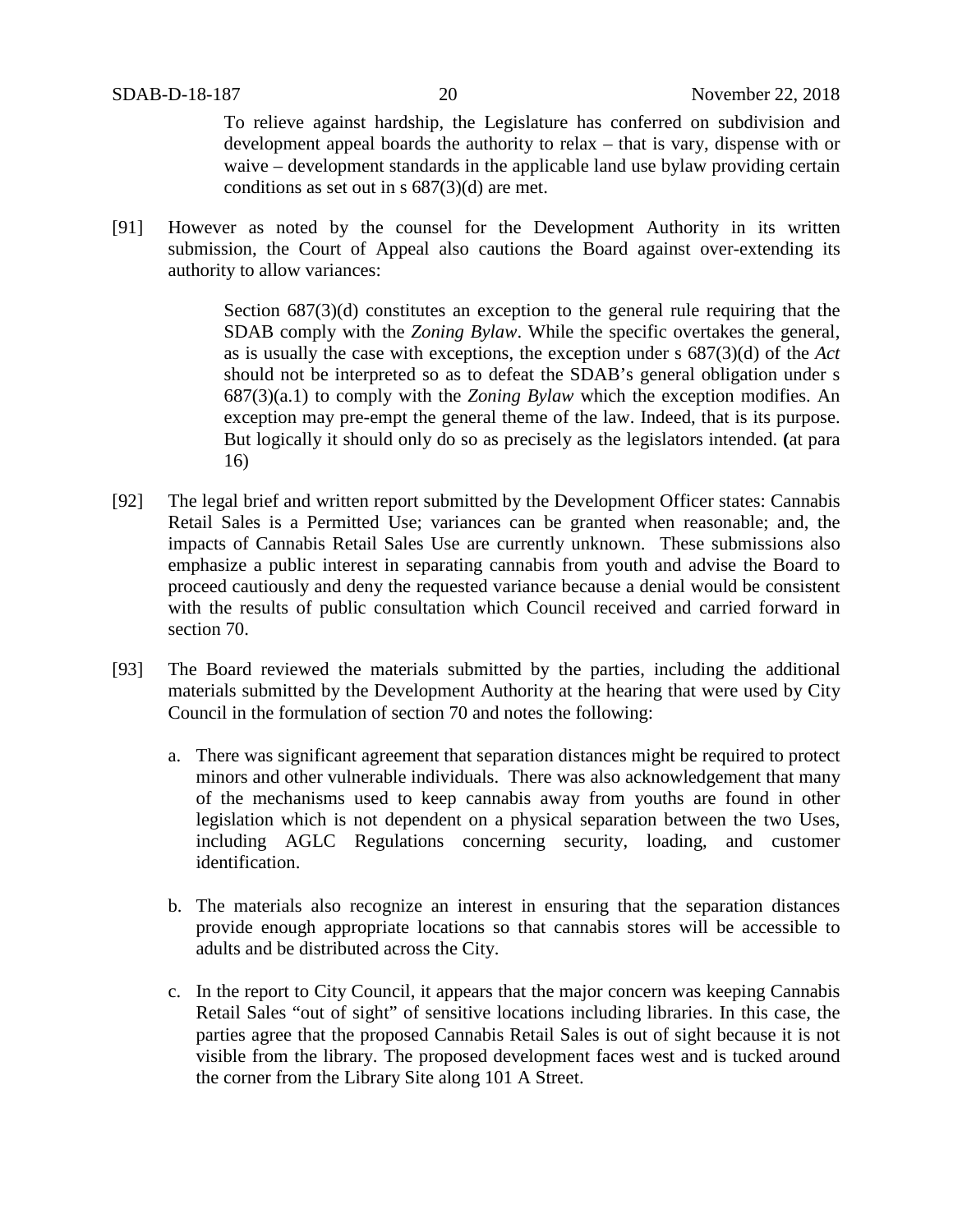- d. The Board reviewed the Stakeholder Comments regarding separation distances provided in the materials submitted at the hearing. According to the Development Authority, these comments formed part of the Cannabis Land use Framework. Most of the comments addressed separation distances from schools. The only response regarding separation distances from a library was that they be removed to be consistent with the approach used for alcohol sales uses.
- e. The Board found no universal agreement in the submitted materials about separation distances generally and certainly none with respect to libraries. The public feedback with respect to library separation distances was more equivocal than the feedback for other uses. Representatives for Edmonton Public Libraries indicated they would prefer a 200 metres buffer as they estimate 200 children visit individual libraries each day and are not always accompanied by adults.
- f. The Board notes that different jurisdictions have taken different approaches when considering a separation distance from a library. As the Development Officer noted, some have adopted greater separation distances. As the Appellants noted, several other jurisdictions did not choose to enact any separation distance requirements between a library and a Cannabis Retail Sales. Furthermore, comparison is difficult as the variance powers associated with the regulatory separation distances are unknown. The *Alberta, Gaming, Liquor and Cannabis Regulations* do not require a separation distance from a library.
- [94] Based on the submitted materials, and mindful that it should both refrain from automatic assumptions of harm or overextensions of its variance authority so as to defeat section  $687(3)(a.1)$ , the Board considered the following factors in deciding whether to grant a variance to section 70(2):
	- a. According to materials provided by both parties, the separation distance was set in the *Bylaw* to ensure that a Cannabis Retail Sales Use would not be visible from a library. In this case, the parties agree that the proposed Cannabis Retail Sales cannot be seen from the library due to intervening buildings and its orientation on the Subject Site. The premises becomes partially visible only after a pedestrian leaves the Library Site and travels approximately 125 metres to the corner of 101A Avenue and 100A Street and turns to face south.
	- b. The shortest path to travel which a pedestrian would walk from the public access on the west face of the Cannabis Retail Sales Use to the proposed public entrances to the new Library will be between 315 metres to the initially proposed main public entrance and approximately 147 metres (as roughly estimated by the Development Officer) to the nearest proposed public entrance according to the most current plans provided by the City at the oral hearing.
	- c. This is not a direct route. The pedestrian must: exit the premises; immediately turn right and pass the other commercial uses on 101A Street; turn right again and pass the commercial and residential uses which include bars and pubs along 101A Avenue (Rice Howard Way); cross 101 Street (a major arterial roadway with controlled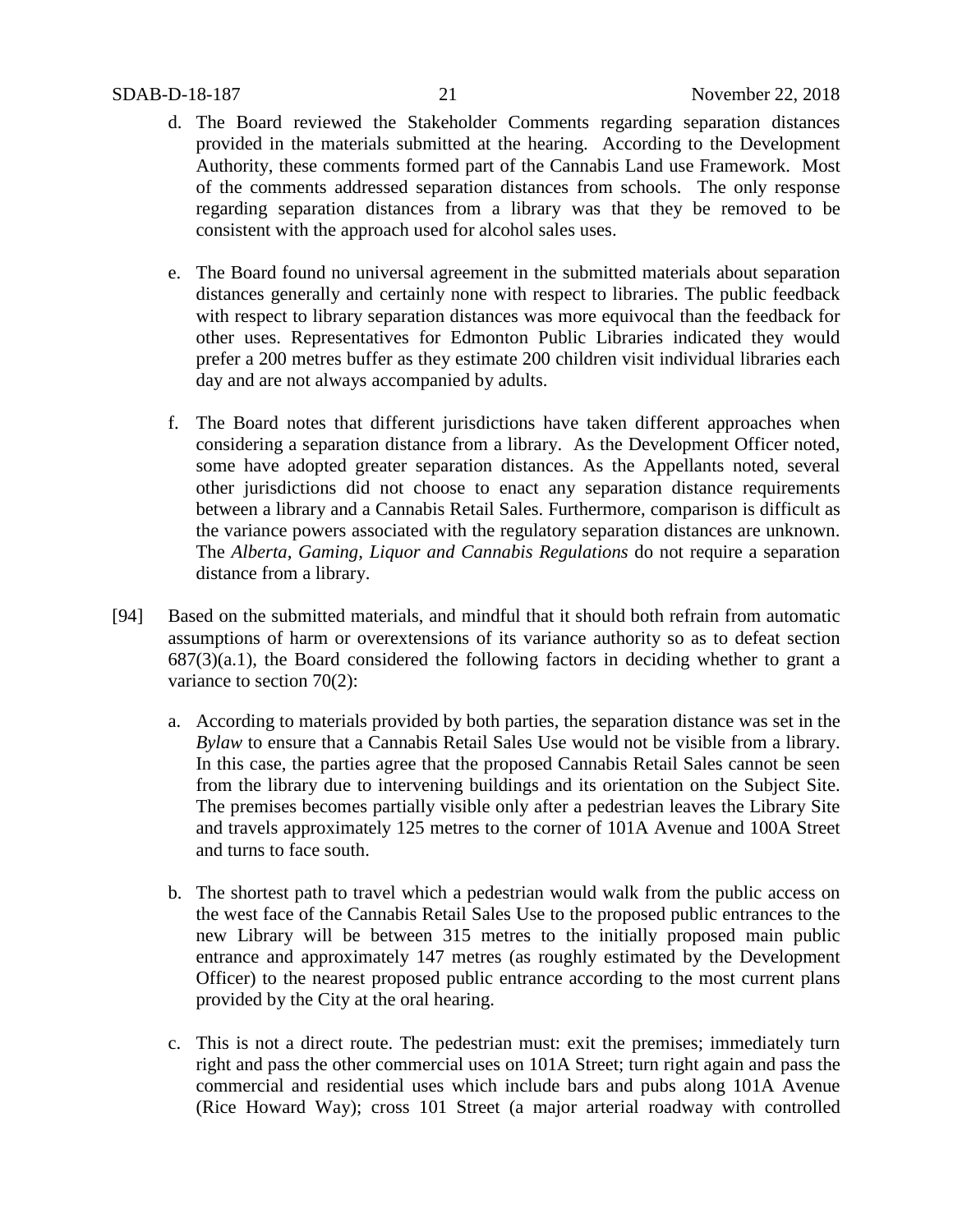pedestrian crosswalk); and, traverse the Library Site to the main entrance on the north elevation or to the nearest entrance on the south elevation.

- d. The Board also notes that the entrance to the proposed Cannabis Retail Sales Use is on the west elevation facing 101A Street. This street is a minor roadway connecting Jasper Avenue and 102 Avenue; it is not a significant transportation thoroughfare.
- e. The Board considered the most likely modes of transportation and paths of access for patrons coming to the library:
	- i. Patrons arriving by private vehicle are most likely to use public underground parking and therefore will not see the proposed Cannabis Retail Sales Use. As 101A Street is not a thoroughfare, they are unlikely to even pass the Cannabis Retail Sales prior to parking.
	- ii. Patrons arriving by underground transit (LRT) to the existing stations will not pass or view the proposed Cannabis Retail Sales Use if they use the most direct routes to the library building.
	- iii. Patrons travelling on foot or using public surface transit from the north and east will never see the proposed development. Patrons accessing from the west, using public transit along 102 Avenue or Jasper Avenue will not see the proposed development.
	- iv. In addition, once the new at grade LRT stations are operational and the library reopens in 2020, the proposed Cannabis Retail Sales Use will not be visible for patrons of the library arriving by LRT.
	- v. The main bus stop will be reconstructed along 102 Avenue immediately to the north of the main entrance, patrons using this bus stop will be 300 metres walking distance to the Cannabis Retail Sales and unable to see it.
- f. The proposed development is a Permitted Use and is also in keeping with the General Purpose of the CCA Zone and the policies of the Downtown Capital Plan as it will add to the variety of adult oriented uses and amenities located in this pedestrian oriented portion of the downtown area because according to the submitted evidence it is located more than 400 metres east of the next nearest Cannabis Retail Sales Use.
- g. The Board did not receive any negative feedback in response to notice of the appeal. Two online responses were received which, based on their content, support approval of the proposed development for many of the reasons noted above including its out of the way secluded location which is described as invisible to the library.
- h. It was noted that the Development Authority submitted evidence that the Edmonton Public Library expressed concern about the proposed location, but no specific details were provided about their concerns. The written material submitted the Development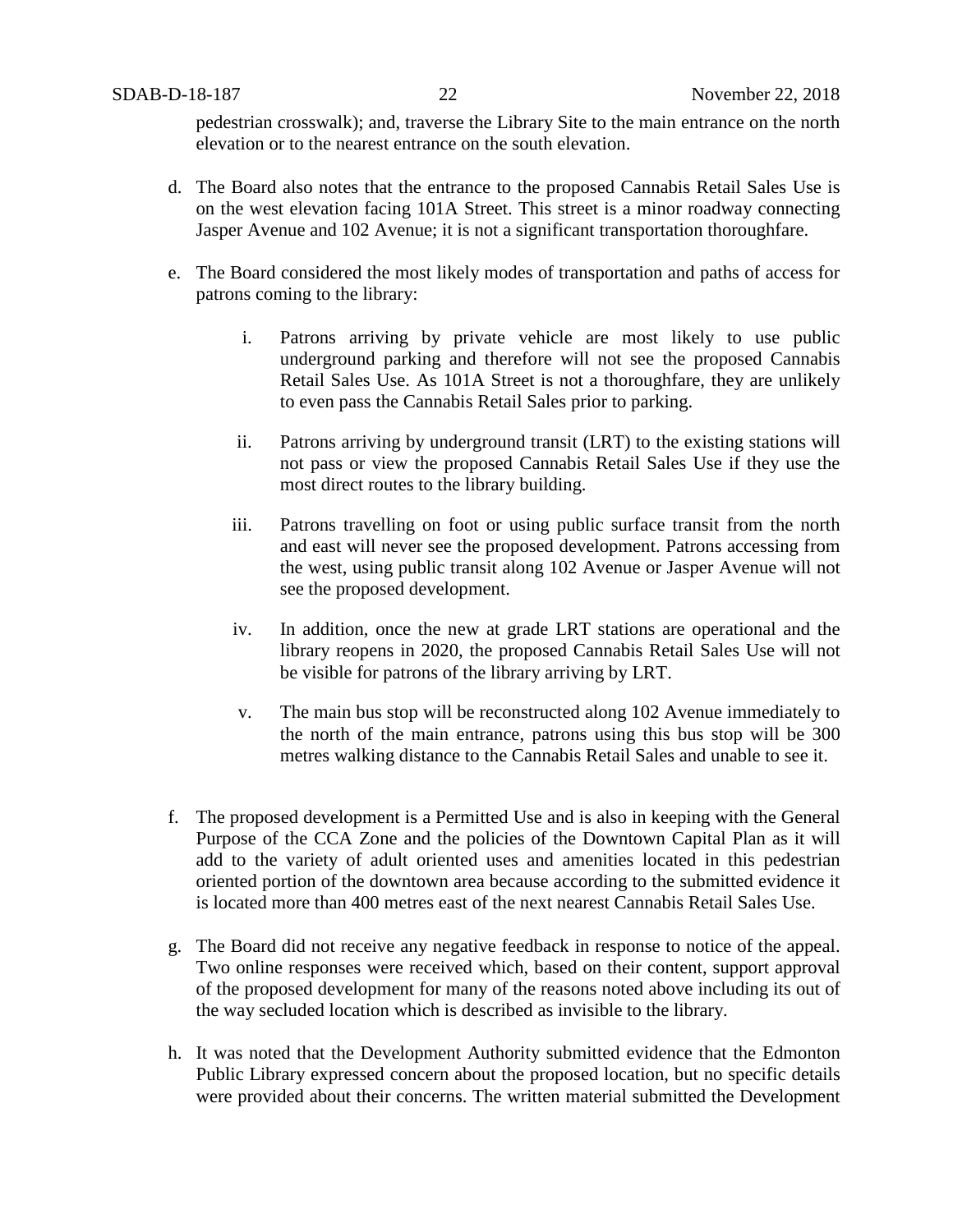Authority was a general email prepared in February 2018, prior to the enactment of section 70 endorsing a generally applicable separation distance in principle.

[95] Weighing all these factors, the Board finds that the proposed development with the required variance will not unduly interfere with the amenities of the neighbourhood nor materially interfere with or affect the use, enjoyment or value of neighbouring parcels of land.

KChmansf.

Ms. K. Cherniawsky, Presiding Officer Subdivision and Development Appeal Board

Board members in attendance: Mr. V. Laberge, Ms. L. Delfs, Mr. A. Nagy, Ms. S. McCartney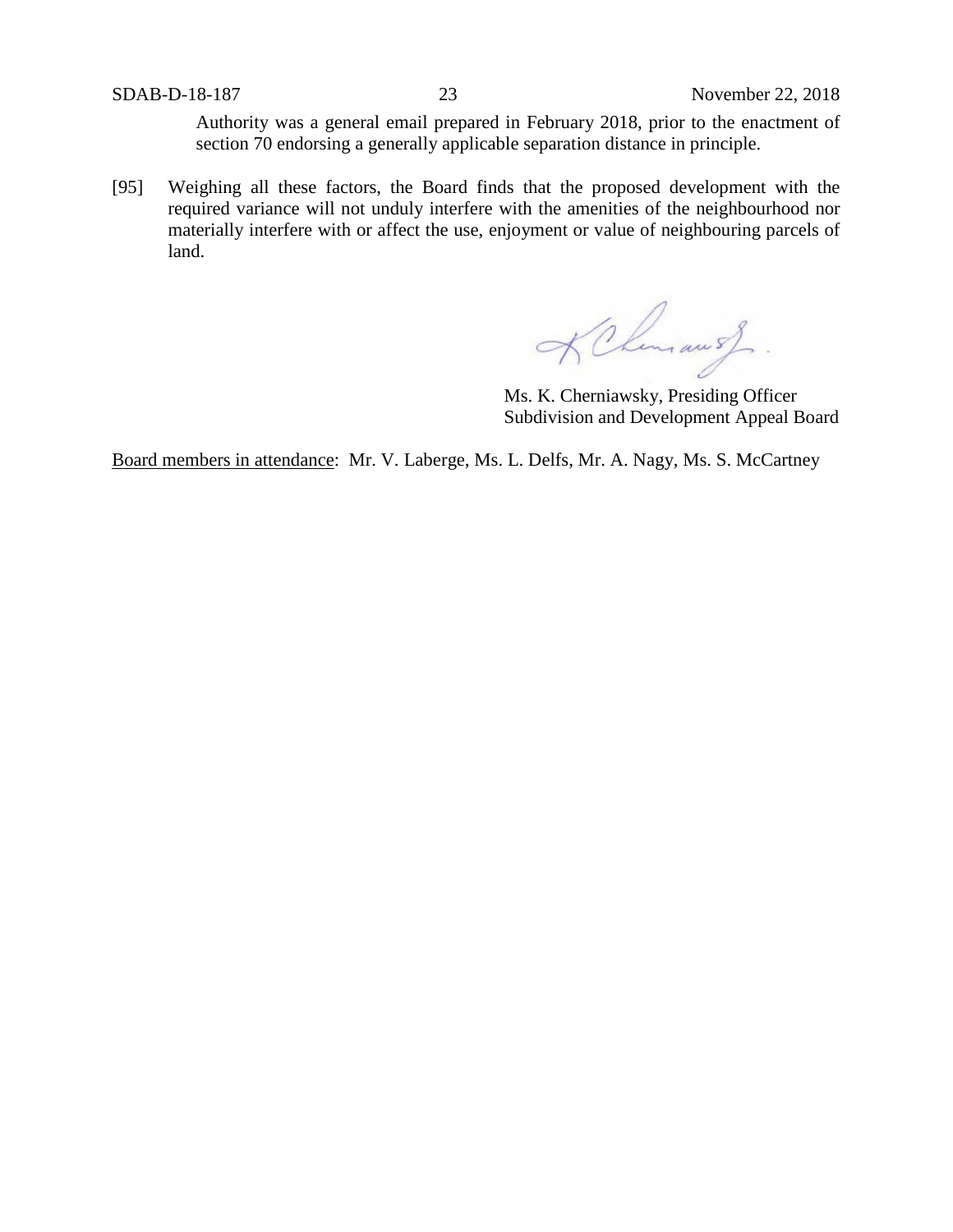#### **Important Information for the Applicant/Appellant**

- 1. This is not a Building Permit. A Building Permit must be obtained separately from the Sustainable Development Department, located on the 2nd Floor, Edmonton Tower, 10111 – 104 Avenue NW, Edmonton, AB T5J 0J4.
- 2. Obtaining a Development Permit does not relieve you from complying with:
	- a) the requirements of the *Edmonton Zoning Bylaw*, insofar as those requirements have not been relaxed or varied by a decision of the Subdivision and Development Appeal Board,
	- b) the requirements of the *Alberta Safety Codes Act*,
	- c) the *Alberta Regulation 204/207 – Safety Codes Act – Permit Regulation*,
	- d) the requirements of any other appropriate federal, provincial or municipal legislation,
	- e) the conditions of any caveat, covenant, easement or other instrument affecting a building or land.
- 3. When an application for a Development Permit has been approved by the Subdivision and Development Appeal Board, it shall not be valid unless and until any conditions of approval, save those of a continuing nature, have been fulfilled.
- 4. A Development Permit will expire in accordance to the provisions of Section 22 of the *Edmonton Zoning Bylaw, Bylaw 12800*, as amended.
- 5. This decision may be appealed to the Alberta Court of Appeal on a question of law or jurisdiction under Section 688 of the *Municipal Government Act*, RSA 2000, c M-26. If the Subdivision and Development Appeal Board is served with notice of an application for leave to appeal its decision, such notice shall operate to suspend the Development Permit.
- 6. When a decision on a Development Permit application has been rendered by the Subdivision and Development Appeal Board, the enforcement of that decision is carried out by the Sustainable Development Department, located on the 2nd Floor, Edmonton Tower, 10111 – 104 Avenue NW, Edmonton, AB T5J 0J4.

*NOTE: The City of Edmonton does not conduct independent environmental checks of land within the City. If you are concerned about the stability of this property for any purpose, you should conduct your own tests and reviews. The City of Edmonton, when issuing a development permit, makes no representations and offers no warranties as to the suitability of the property for any purpose or as to the presence or absence of any environmental contaminants on the property.*